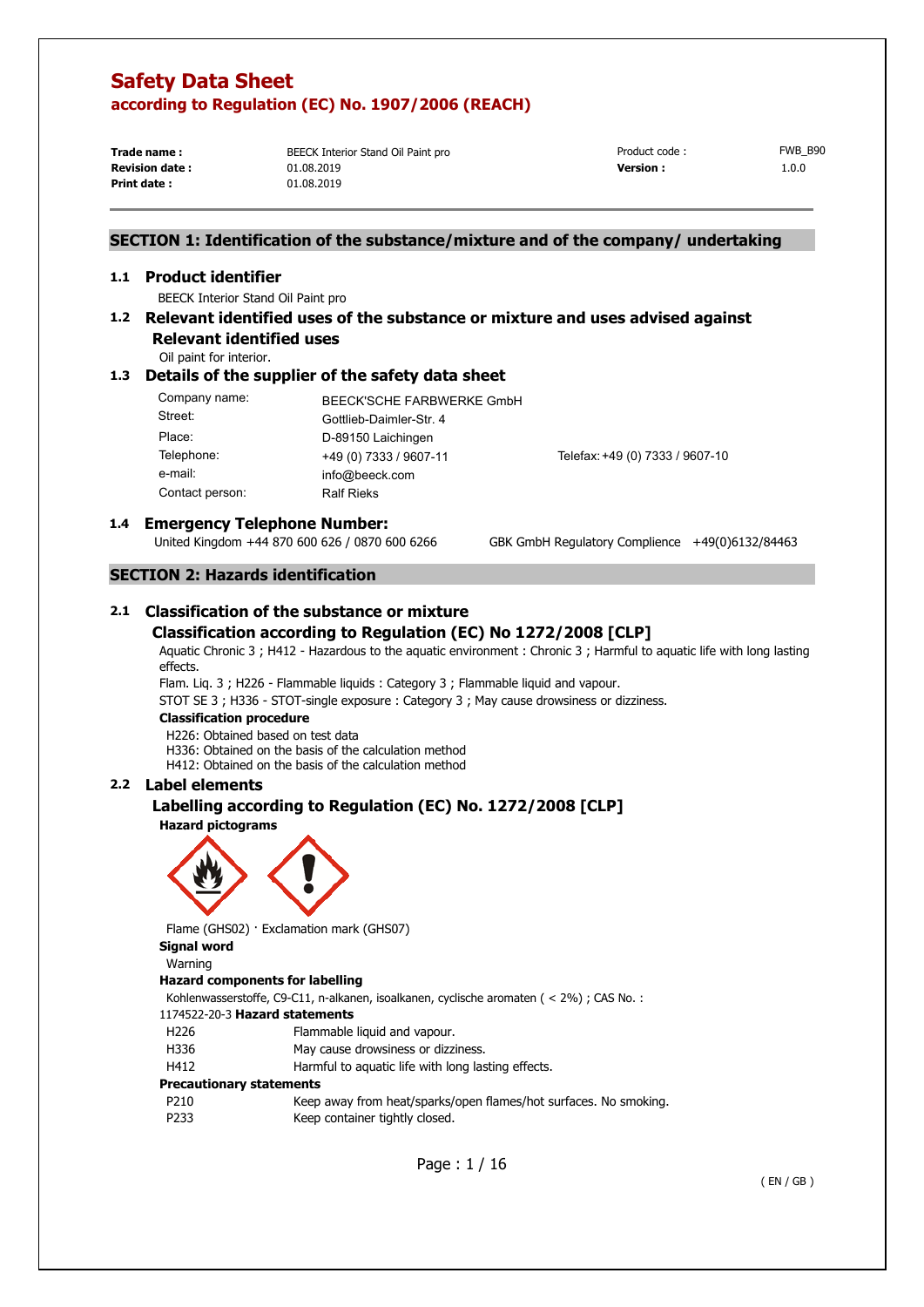| Trade name:           | BEECK Interior Stand Oil Paint pro |           |       |
|-----------------------|------------------------------------|-----------|-------|
| <b>Revision date:</b> | 01.08.2019                         | Version . | 1.0.0 |
| Print date:           | 01.08.2019                         |           |       |

| Special rules for supplemental label elements for certain mixtures |                                                                            |  |  |
|--------------------------------------------------------------------|----------------------------------------------------------------------------|--|--|
| P405                                                               | Store locked up.                                                           |  |  |
| P403+P235                                                          | Store in a well-ventilated place. Keep cool.                               |  |  |
| P304+P340                                                          | IF INHALED: Remove person to fresh air and keep comfortable for breathing. |  |  |
| P312                                                               | Call a POISON CENTER or doctor if you feel unwell.                         |  |  |

EUH208 Contains TURPENTINE OIL, 2-BUTANONE OXIME. May produce an allergic reaction.

#### **2.3 Other hazards**

Materials such as cleaning rags, paper wipes and protective clothing, which are contaminated with the product may spontaneously self-ignite some hours later. To avoid the risks of fires, all contaminated materials should be stored in purpose-built containers or in metal containers with tight-fitting self-closing lids, or laid out flat in a single layer to dry, or placed in a closed metal container soaked with water. Contaminated materials should be removed from the workplace at the end of each working day and be stored outside.

## **SECTION 3: Composition/information on ingredients**

#### **3.2 Mixtures**

| <b>Hazardous ingredients</b>                              |                                                                                                                                                                                                                                |
|-----------------------------------------------------------|--------------------------------------------------------------------------------------------------------------------------------------------------------------------------------------------------------------------------------|
|                                                           | Koolwaterstoffen, C9-C11, n-alkanen, isoalkanen, cyclisch aromaten (< 2%); EC No.: 919-857-5; CAS No.: 1174522-20-3                                                                                                            |
| Weight fraction:                                          | $\geq 10 - 5.20$ %                                                                                                                                                                                                             |
| Classification 1272/2008 [CLP] :                          | Flam. Lig. 3; H226 Asp. Tox. 1; H304 STOT SE 3; H336                                                                                                                                                                           |
|                                                           | NAPHTHA (PETROLEUM), HEAVY ALKYLATE; EC No.: 265-067-2; CAS No.: 64741-65-7                                                                                                                                                    |
| Weight fraction:                                          | $\geq$ 2.5 - < 10 %                                                                                                                                                                                                            |
| Classification 1272/2008 [CLP] :                          | Flam. Lig. 3; H226 Asp. Tox. 1; H304 Aguatic Chronic 4; H413                                                                                                                                                                   |
| 64742-48-9                                                | NAPHTHA (PETROLEUM), HYDROTREATED HEAVY Note H, P. The classifications carcinogenic or mutagenic are not<br>applicable as the substance contains less than 0.1% by weight of benzene (200-753-7).; EC No.: 265-150-3; CAS No.: |
| Weight fraction:                                          | $\geq$ 2,5 - < 10 %                                                                                                                                                                                                            |
| Classification 1272/2008 [CLP] :                          | Flam. Liq. 3; H226 Asp. Tox. 1; H304 Skin Irrit. 2; H315 STOT SE 3; H336<br>Aquatic Chronic 2; H411                                                                                                                            |
| TURPENTINE, OIL ; EC No. : 232-350-7; CAS No. : 8006-64-2 |                                                                                                                                                                                                                                |
| Weight fraction:                                          | $\geq 0.1 - < 1\%$                                                                                                                                                                                                             |
| Classification 1272/2008 [CLP] :                          | Flam. Lig. 3; H226 Asp. Tox. 1; H304 Acute Tox. 4; H302 Acute Tox. 4; H312<br>Acute Tox. 4; H332 Skin Irrit. 2; H315 Skin Sens. 1; H317 Eye Irrit. 2; H319<br>Aquatic Chronic 2; H411                                          |
|                                                           | ZIRCONIUM CARBOXYLATE; REACH registration No.: 01-2119979088-21; EC No.: 245-018-1; CAS No.: 22464-99-9                                                                                                                        |
| Weight fraction:                                          | $< 1\%$                                                                                                                                                                                                                        |
| Classification 1272/2008 [CLP] :                          | Repr. 2 ; H361d                                                                                                                                                                                                                |
|                                                           | 2-BUTANONE OXIME; REACH registration No.: 01-2119539477-28; EC No.: 202-496-6; CAS No.: 96-29-7                                                                                                                                |
| Weight fraction:                                          | $\geq 0.1 - < 1\%$                                                                                                                                                                                                             |
| Classification 1272/2008 [CLP] :                          | Carc. 2; H351 Eye Dam. 1; H318 Acute Tox. 4; H312 Skin Sens. 1; H317                                                                                                                                                           |
|                                                           | EC No. 259-627-5 CAS No. 55406-53-6                                                                                                                                                                                            |
| <b>Additional information</b>                             | Full text of H- and EUH-phrases: see section 16.                                                                                                                                                                               |
|                                                           | None<br>Components according to regulation (EG) Nr. 648/2004:                                                                                                                                                                  |

#### **SECTION 4: First aid measures**

In case of accident or unwellness, seek medical advice immediately (show directions for use or safety data sheet if possible). Never give anything by mouth to an unconscious person or a person with cramps. If unconscious place in recovery position and seek medical advice.

**4.1 Description of first aid measures Following inhalation**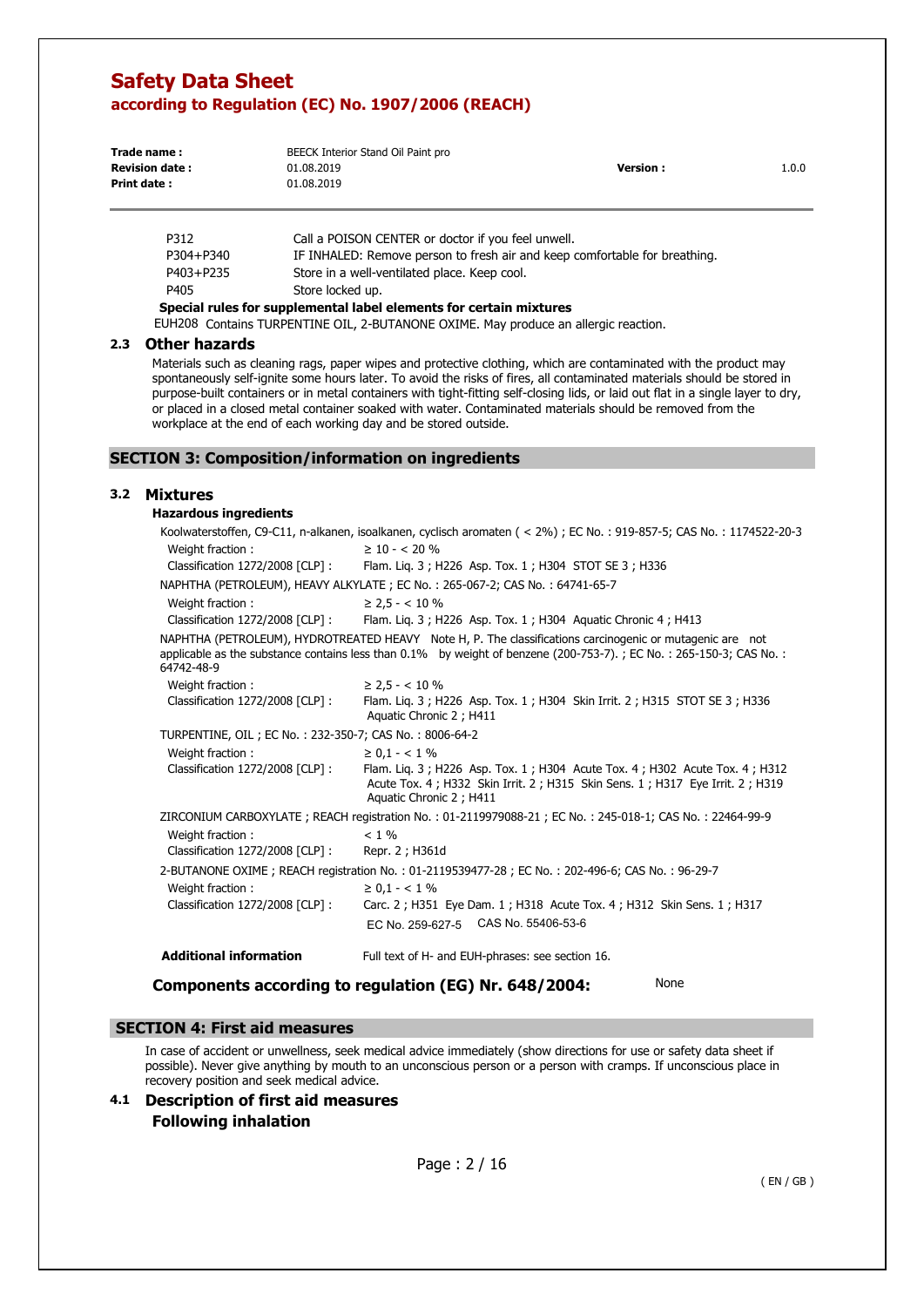| Trade name:           | BEECK Interior Stand Oil Paint pro |                 |       |
|-----------------------|------------------------------------|-----------------|-------|
| <b>Revision date:</b> | 01.08.2019                         | <b>Version:</b> | 1.0.0 |
| Print date:           | 01.08.2019                         |                 |       |
|                       |                                    |                 |       |

If breathing is difficult, remove victim to fresh air and keep at rest in a position comfortable for breathing. When in doubt or if symptoms are observed, get medical advice.

#### **In case of skin contact**

After contact with skin, wash immediately with plenty of water and soap. Immediately remove any contaminated clothing, shoes or stockings. Do not use solvents or diluting agents for skin cleaning. When in doubt or if symptoms are observed, get medical advice.

#### **After eye contact**

Rinse immediately carefully and thoroughly with eye-bath or water. Remove contact lenses, if present and easy to do. Continue rinsing. In case of eye irritation consult an ophthalmologist.

#### **After ingestion**

Rinse mouth thoroughly with water. If breathing is difficult, remove victim to fresh air and keep at rest in a position comfortable for breathing. Do NOT induce vomiting. When in doubt or if symptoms are observed, get medical advice.

#### **Self-protection of the first aider**

First aider: Pay attention to self-protection!

# **4.2 Most important symptoms and effects, both acute and delayed**

No information available.

### **4.3 Indication of any immediate medical attention and special treatment needed**  None

#### **SECTION 5: Firefighting measures**

#### **5.1 Extinguishing media**

#### **Suitable extinguishing media**

alcohol resistant foam, Carbon dioxide (CO2), Extinguishing powder, Sand Water mist.

### **Unsuitable extinguishing media**

Strong water jet

### **5.2 Special hazards arising from the substance or mixture**

#### None

#### **5.3 Advice for firefighters**

Do not allow run-off from fire-fighting to enter drains or water courses. Cool endangered containers with water in case of fire. Wear a self-contained breathing apparatus and chemical protective clothing.

### **Special protective equipment for firefighters**

Heating causes rise in pressure with risk of bursting. Hazardous combustion products Carbon monoxide Carbon dioxide (CO2), (dense) black smoke, Organic acids aldehydes.

### **SECTION 6: Accidental release measures**

#### **6.1 Personal precautions, protective equipment and emergency procedures**  See protective measures under point 7 and 8.

### **6.2 Environmental precautions**

Use appropriate container to avoid environmental contamination. Keep away from sources of ignition. - No smoking.

#### **6.3 Methods and material for containment and cleaning up**

Prevent leaks and prevent soil / water pollution caused by leaks. Contain and collect spillage with non-combustible absorbent materials, e.g. sand, earth, vermiculite, diatomaceous earth and place in container for disposal according to local regulations (see section 13).

#### **6.4 Reference to other sections**  SECTION 8: Exposure controls/personal protection SECTION 13: Disposal considerations

### **SECTION 7: Handling and storage**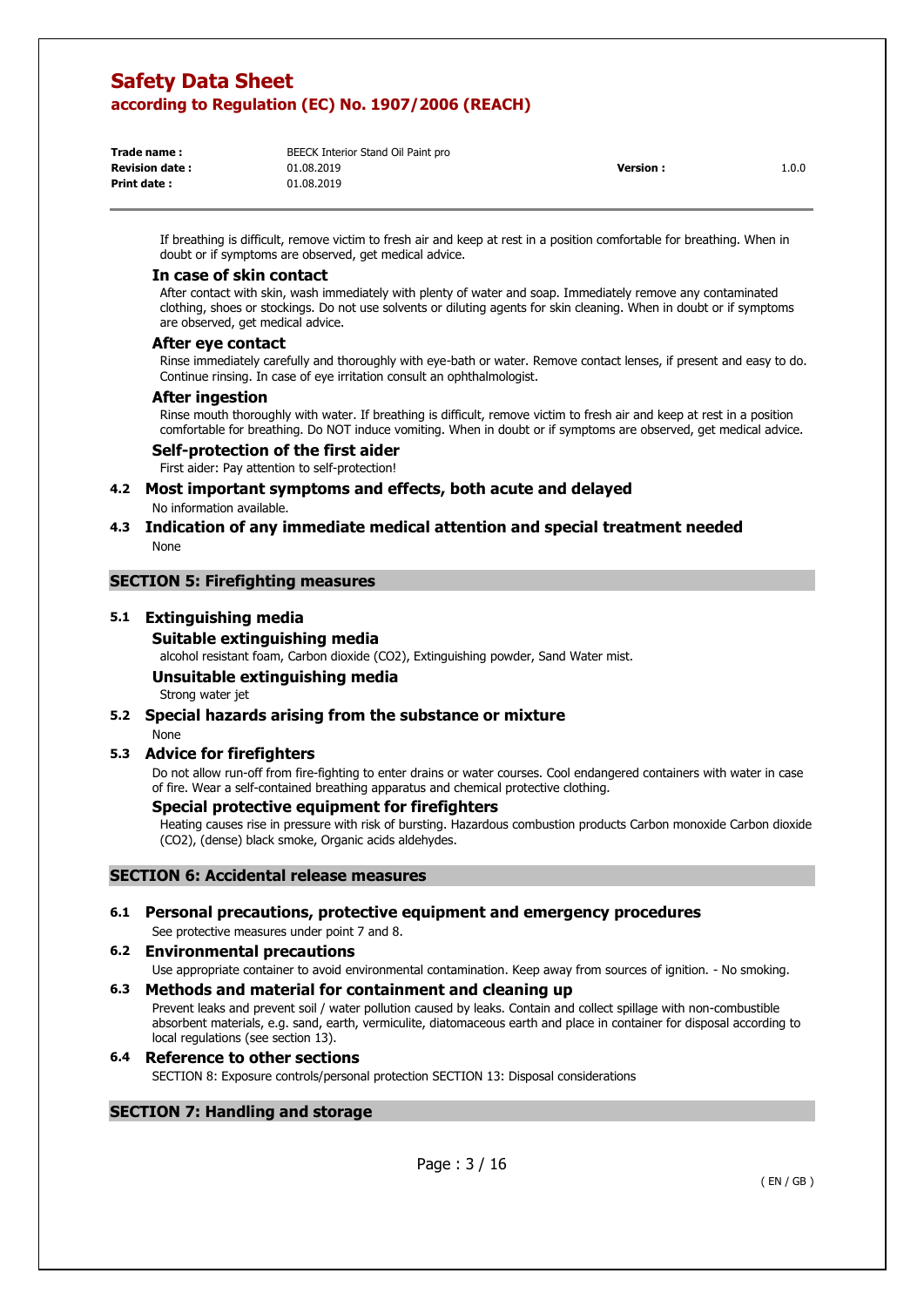**Trade name : Print date :** 

**Revision date : Version :** 1.0.0 BEECK Interior Stand Oil Paint pro 01.08.2019 01.08.2019

Take care for general good hygiene and housekeeping.

#### **7.1 Precautions for safe handling**

Protective measures When using do not eat, drink, smoke, sniff. Wash hands before eating, drinking or smoking. Immediately remove any contaminated clothing, shoes or stockings.

#### **Protective measures**

#### **Measures to prevent fire**

Vapours can travel considerable distances to a source of ignition where they can ignite, flash back, or explode. Provide earthing of containers, equipment, pumps and ventilation facilities. No sparking tools should be used. Remove all sources of ignition. With finely divided hot particles, there is a risk of self-ignition. For example, the product contained in, for example, sawdust, clothing or insulation material may catch fire spontaneously. Keep fireproof, if contained in special oil absorbers or in clothing (risk of self-ignition). Avoid flammable, open flames.

#### **7.2 Conditions for safe storage, including any incompatibilities**

#### **Requirements for storage rooms and vessels**

Always close containers tightly after the removal of product. Never use pressure to empty container. Keep container tightly closed and in a well-ventilated place. Keep only in the original container at temperature not exceeding 40 °C.

#### **Further information on storage conditions**

Keep away from oxidizing agents, strongly alkaline and strongly acid materials in order to avoid exothermic reactions.

#### **7.3 Specific end use(s)**

None

#### **SECTION 8: Exposure controls/personal protection**

## **8.1 Control parameters**

## **DNEL/DMEL and PNEC values**

### **DNEL/DMEL**

 $= 871 \text{ mg/m}$ Page : 4 / 16 Limit value type : Exposure route : Exposure frequency: Limit value : Safety factor : Limit value type : Exposure route : Limit value : Safety factor : Limit value type : Exposure route : Limit value : Safety factor : Limit value type : Exposure route : Exposure frequency : Limit value : Safety factor : Limit value type : Exposure route : Exposure frequency : Limit value : DNEL Consumer (systemic) ( Kohlenwasserstoffe, C9-C11, n-alkanen, isoalkanen, cyclische aromaten ( < 2%) ; CAS No. : 1174522-20-3 ) Dermal Long-term  $= 125$  mg/kg 24 h DNEL Consumer (systemic) ( Kohlenwasserstoffe, C9-C11, n-alkanen, isoalkanen, cyclische aromaten ( < 2%) ; CAS No. : 1174522-20-3 ) Inhalation  $= 185$  mg/m<sup>3</sup> 24 h DNEL Consumer (systemic) ( Kohlenwasserstoffe, C9-C11, n-alkanen, isoalkanen, cyclische aromaten ( < 2%) ; CAS No. : 1174522-20-3 ) Oral  $= 125$  mg/kg 24 h DNEL worker (systemic) ( Kohlenwasserstoffe, C9-C11, n-alkanen, isoalkanen, cyclische aromaten ( < 2%) ; CAS No. : 1174522-20-3 ) Dermal Long-term  $= 208$  mg/kg 24 h DNEL worker (systemic) ( Kohlenwasserstoffe, C9-C11, n-alkanen, isoalkanen, cyclische aromaten ( < 2%) ; CAS No. : 1174522-20-3 ) Inhalation Long-term

( EN / GB )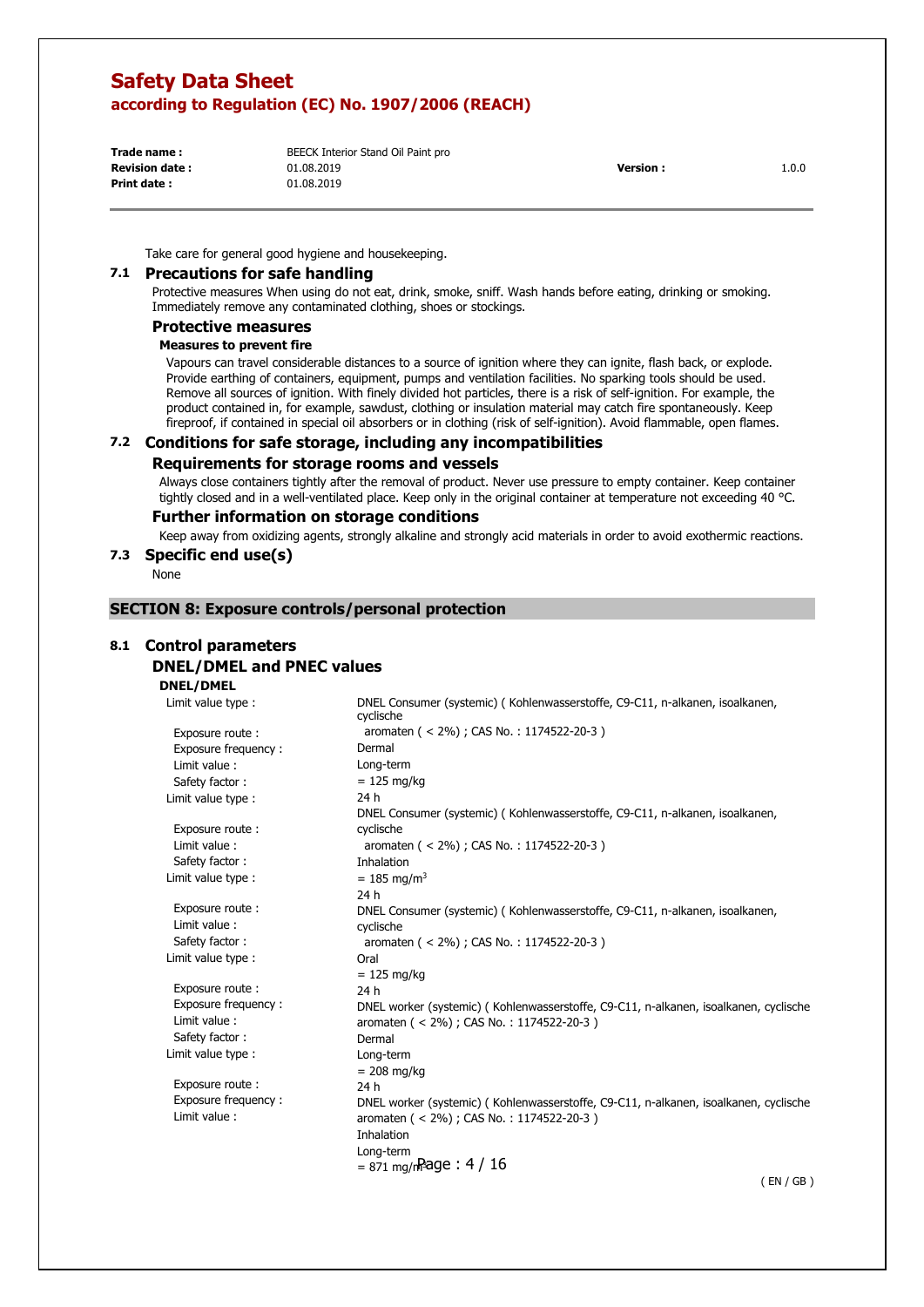| Trade name:                            |            | BEECK Interior Stand Oil Paint pro                                                                                                                                                                                                                       |
|----------------------------------------|------------|----------------------------------------------------------------------------------------------------------------------------------------------------------------------------------------------------------------------------------------------------------|
| <b>Revision date:</b>                  | 01.08.2019 | <b>Version:</b><br>1.0.0                                                                                                                                                                                                                                 |
| Print date:                            | 01.08.2019 |                                                                                                                                                                                                                                                          |
| Safety factor:                         |            | 8 h                                                                                                                                                                                                                                                      |
| Limit value type :                     |            | DNEL Consumer (systemic) ( NAPHTHA (PETROLEUM), HYDROTREATED HEAVY Note<br>H, P. The classifications carcinogenic or mutagenic are not applicable as the substance<br>contains less than $0.1\%$ by weight of benzene (200-753-7).; CAS No.: 64742-48-9) |
| Exposure route:                        |            | Dermal                                                                                                                                                                                                                                                   |
| Exposure frequency:                    |            | Long-term                                                                                                                                                                                                                                                |
| Limit value:<br>Safety factor:         |            | $= 125$ mg/kg<br>24 h                                                                                                                                                                                                                                    |
| Limit value type :                     |            | DNEL Consumer (systemic) (NAPHTHA (PETROLEUM), HYDROTREATED HEAVY Note<br>H, P. The classifications carcinogenic or mutagenic are not applicable as the substance<br>contains less than 0.1% by weight of benzene (200-753-7).; CAS No.: 64742-48-9)     |
| Exposure route:                        |            | Inhalation                                                                                                                                                                                                                                               |
| Exposure frequency:                    |            | Long-term                                                                                                                                                                                                                                                |
| Limit value:                           |            | $= 185$ mg/m <sup>3</sup>                                                                                                                                                                                                                                |
| Limit value type :                     |            | DNEL Consumer (systemic) (NAPHTHA (PETROLEUM), HYDROTREATED HEAVY Note<br>H, P. The classifications carcinogenic or mutagenic are not applicable as the substance<br>contains less than 0.1% by weight of benzene (200-753-7).; CAS No.: 64742-48-9)     |
| Exposure route:                        |            | Oral                                                                                                                                                                                                                                                     |
| Exposure frequency:                    |            | Long-term                                                                                                                                                                                                                                                |
| Limit value:<br>Safety factor:         |            | $= 125$ mg/kg<br>24 h                                                                                                                                                                                                                                    |
| Limit value type :                     |            | DNEL worker (systemic) (NAPHTHA (PETROLEUM), HYDROTREATED HEAVY Note H,<br>P. The classifications carcinogenic or mutagenic are not applicable as the substance<br>contains less than $0.1\%$ by weight of benzene (200-753-7).; CAS No.: 64742-48-9)    |
| Exposure route:                        |            | Dermal                                                                                                                                                                                                                                                   |
| Exposure frequency:                    |            | Long-term                                                                                                                                                                                                                                                |
| Limit value:                           |            | $= 208$ mg/kg                                                                                                                                                                                                                                            |
| Safety factor:                         |            | 24 h                                                                                                                                                                                                                                                     |
| Limit value type :                     |            | DNEL worker (systemic) (NAPHTHA (PETROLEUM), HYDROTREATED HEAVY Note H,<br>P. The classifications carcinogenic or mutagenic are not applicable as the substance<br>contains less than 0.1% by weight of benzene (200-753-7).; CAS No.: 64742-48-9)       |
| Exposure route:                        |            | Inhalation                                                                                                                                                                                                                                               |
| Exposure frequency:                    |            | Long-term                                                                                                                                                                                                                                                |
| Limit value:<br>Limit value type :     |            | $= 871$ mg/m <sup>3</sup><br>DNEL Consumer (local) (2-BUTANONE OXIME; CAS No.: 96-29-7)                                                                                                                                                                  |
| Exposure route :                       |            | Inhalation                                                                                                                                                                                                                                               |
| Exposure frequency:                    |            | Long-term                                                                                                                                                                                                                                                |
| Limit value:                           |            | 2 mg/m <sup>3</sup>                                                                                                                                                                                                                                      |
| Limit value type :                     |            | DNEL Consumer (local) (2-BUTANONE OXIME; CAS No.: 96-29-7)                                                                                                                                                                                               |
| Exposure route :                       |            | Dermal                                                                                                                                                                                                                                                   |
| Exposure frequency:                    |            | Long-term                                                                                                                                                                                                                                                |
| Limit value :<br>Safety factor:        |            | $0.78 \text{ mg/m}^3$<br>24 h                                                                                                                                                                                                                            |
| Limit value type :                     |            | DNEL Consumer (systemic) (2-BUTANONE OXIME; CAS No.: 96-29-7)                                                                                                                                                                                            |
| Exposure route :                       |            | Inhalation                                                                                                                                                                                                                                               |
| Exposure frequency:                    |            | Long-term                                                                                                                                                                                                                                                |
| Limit value :                          |            | 2 mg/m <sup>3</sup>                                                                                                                                                                                                                                      |
| Limit value type :                     |            | DNEL Consumer (systemic) (2-BUTANONE OXIME; CAS No.: 96-29-7)                                                                                                                                                                                            |
| Exposure route :                       |            | Dermal                                                                                                                                                                                                                                                   |
| Exposure frequency:                    |            | Long-term                                                                                                                                                                                                                                                |
| Limit value :                          |            | $0,78 \text{ mg/m}^3$                                                                                                                                                                                                                                    |
| Safety factor:                         |            | 24 h                                                                                                                                                                                                                                                     |
| Limit value type :<br>Exposure route : |            | DNEL worker (local) (2-BUTANONE OXIME; CAS No.: 96-29-7)                                                                                                                                                                                                 |
| Exposure frequency:                    |            | Inhalation<br>Long-term                                                                                                                                                                                                                                  |
| Limit value :                          |            | 3,3 mg/m <sup>3</sup>                                                                                                                                                                                                                                    |
|                                        |            |                                                                                                                                                                                                                                                          |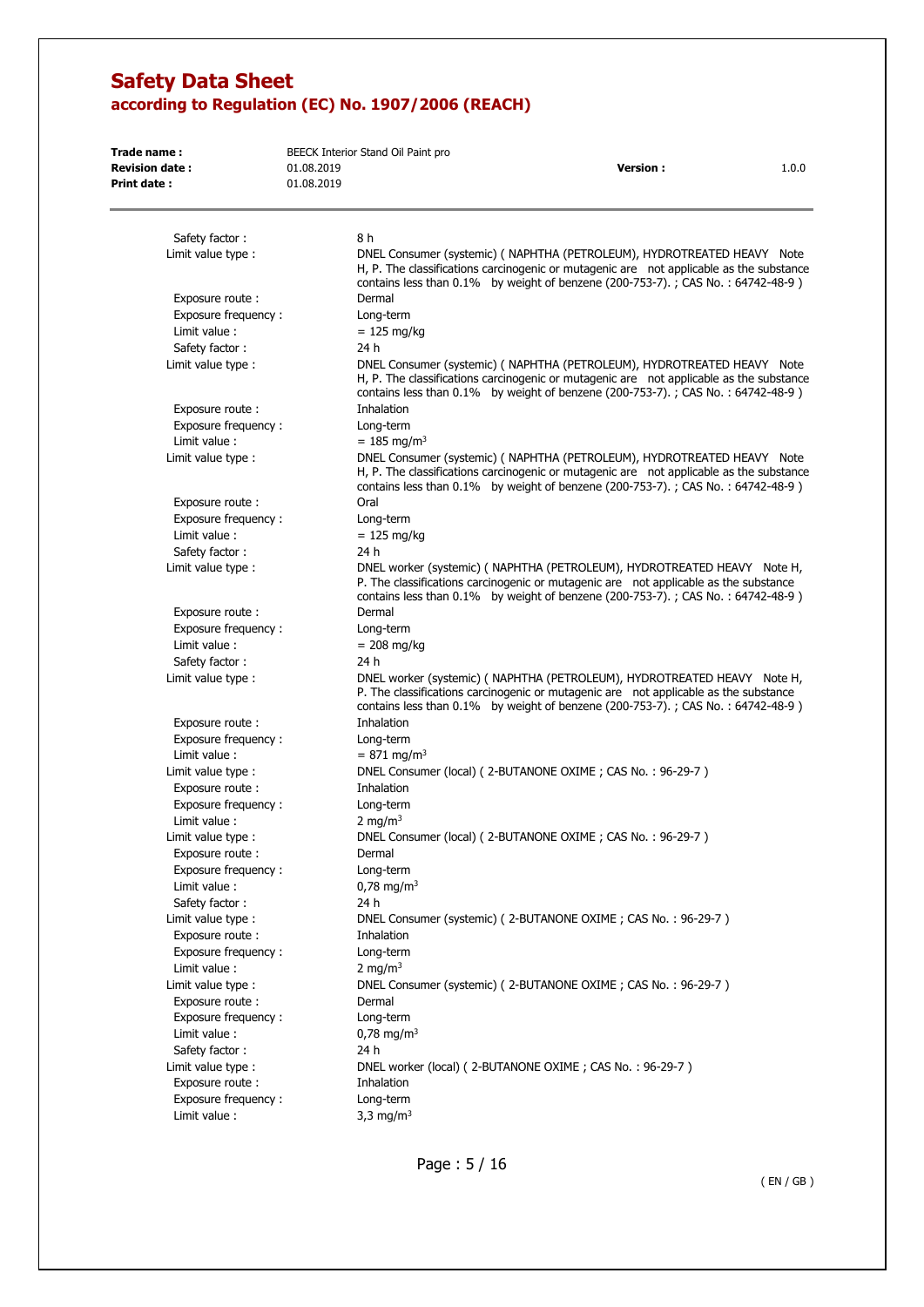| Trade name:           | BEECK Interior Stand Oil Paint pro |                 |       |
|-----------------------|------------------------------------|-----------------|-------|
| <b>Revision date:</b> | 01.08.2019                         | <b>Version:</b> | 1.0.0 |
| Print date:           | 01.08.2019                         |                 |       |
|                       |                                    |                 |       |

| Limit value type :  | DNEL worker (local) (2-BUTANONE OXIME; CAS No.: 96-29-7)               |
|---------------------|------------------------------------------------------------------------|
| Exposure route :    | Dermal                                                                 |
| Exposure frequency: | Long-term                                                              |
| Limit value:        | 1,3 mg/m <sup>3</sup>                                                  |
| Safety factor:      | 24 h                                                                   |
| Limit value type:   | DNEL worker (systemic) (2-BUTANONE OXIME; CAS No.: 96-29-7)            |
| Exposure route:     | <b>Inhalation</b>                                                      |
| Exposure frequency: | Long-term                                                              |
| Limit value:        | 3,3 mg/m <sup>3</sup>                                                  |
| Limit value type :  | DNEL worker (systemic) (2-BUTANONE OXIME; CAS No.: 96-29-7)            |
| Exposure route:     | Dermal                                                                 |
| Exposure frequency: | Long-term                                                              |
| Limit value:        | 1,3 mg/m <sup>3</sup>                                                  |
| Safety factor:      | 24 h                                                                   |
| PNEC                |                                                                        |
| Limit value type:   | PNEC aquatic, freshwater (2-BUTANONE OXIME; CAS No.: 96-29-7)          |
| Limit value:        | $0,256$ mg/l                                                           |
| Limit value type:   | PNEC sewage treatment plant (STP) (2-BUTANONE OXIME; CAS No.: 96-29-7) |
| Limit value:        | 17,7 mg/l                                                              |
|                     |                                                                        |

#### **8.2 Exposure controls**

#### **Appropriate engineering controls**

Provide for sufficient ventilation. This can be achieved by local exhaust or general exhaust air collection. Wear a suitable respirator if the ventilation is not sufficient to keep the solvent vapour concentration below the occupational limit values.

#### **Personal protection equipment**

### **Eye/face protection**

**Suitable eye protection** 

Wear chemical resistant protective eye glasses.

#### **Skin protection**

Only wear fitting, comfortable and clean protective clothing. Personal should wear antistatic clothings made of natural fiber or of high temperature resistant synthetic fiber. All parts of the body should be washed after contact.

#### **Hand protection**

Suitable gloves type NBR (Nitrile rubber) Thickness > 0,4 mm; Breakthrough time (maximum wearing time) > 480 min. CR (polychloroprene, chloroprene rubber) Thickness > 0,25 mm; Breakthrough time (maximum wearing time) 60 - 120 min. Check protective gloves before each use concerning their normal condition.

#### **Respiratory protection**

Wear a respirator conforming to EN140 with Type A/P2 filter or better. Wear self-contained respirator during spray application.

#### **SECTION 9: Physical and chemical properties**

### **9.1 Information on basic physical and chemical properties**

**Colour :** No information available.

**Odour :** Noticeable.

#### **Safety relevant basis data**

| <b>Physical state:</b>                      |         | liauid            |    |
|---------------------------------------------|---------|-------------------|----|
| Melting point/melting range:                |         | not relevant      |    |
| <b>Freezing point:</b>                      |         | not relevant      |    |
| Initial boiling point and boiling<br>range: |         | No data available |    |
| Decomposition temperature :                 |         | No data available |    |
| Flash point:                                | approx. | 41                | ۹۲ |

Page : 6 / 16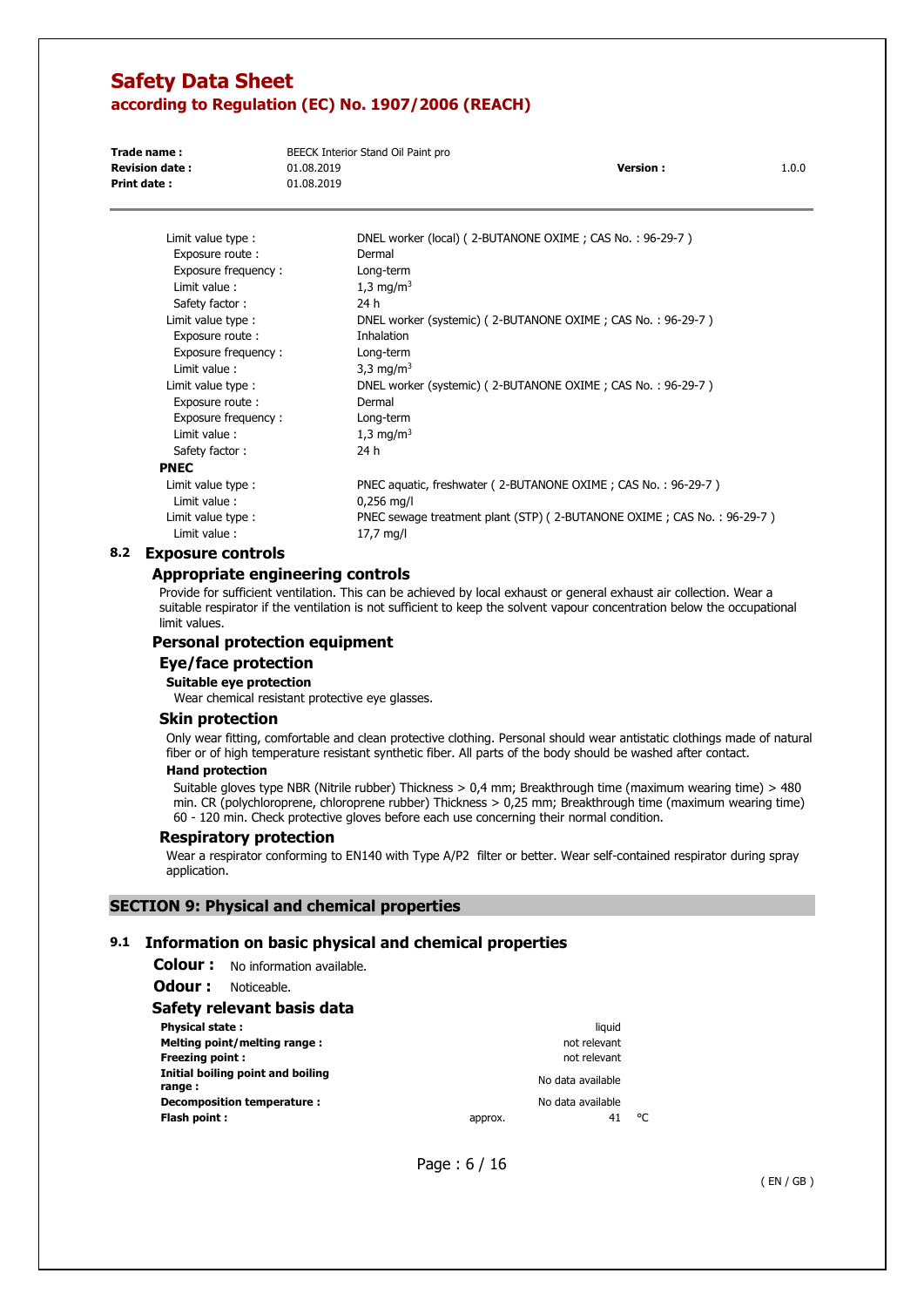| Trade name:           | BEECK Interior Stand Oil Paint pro |                 |       |
|-----------------------|------------------------------------|-----------------|-------|
| <b>Revision date:</b> | 01.08.2019                         | <b>Version:</b> | 1.0.0 |
| <b>Print date:</b>    | 01.08.2019                         |                 |       |
|                       |                                    |                 |       |
|                       |                                    |                 |       |

| Ignition temperature:           |                 |         | No data available |                   |              |
|---------------------------------|-----------------|---------|-------------------|-------------------|--------------|
| Lower explosion limit :         |                 |         |                   | q/m <sup>3</sup>  |              |
| Lower explosion limit :         |                 |         | No data available |                   |              |
| <b>Upper explosion limit:</b>   |                 |         | No data available |                   |              |
| Vapour pressure :               | (50 °C )        |         | No data available |                   |              |
| Density - dependent of color:   | (20 °C )        |         | $0,93 - 0,95$     | q/cm <sup>3</sup> |              |
| <b>Bulk density:</b>            |                 |         | No data available |                   |              |
| <b>Relative density:</b>        | (20 °C)         |         | No data available |                   |              |
| Solvent separation test:        | (20 °C )        | <       | 3                 | $\%$              |              |
| Water solubility:               | (20 °C )        |         | No data available |                   |              |
| pH:                             |                 |         | not relevant      |                   |              |
| log PO/W:                       |                 |         | No data available |                   |              |
| Flow time:                      | (23 °C)         | $=$     | 200               | s                 | ISO cup 6 mm |
| <b>Viscosity :</b>              | (20 °C)         | approx. | 950               | mPa.s             |              |
| <b>Cinematic viscosity:</b>     | (40 °C )        |         | No data available |                   |              |
| <b>Odour threshold:</b>         |                 |         | No data available |                   |              |
| <b>Relative vapour density:</b> | (20 °C )        |         | No data available |                   |              |
| <b>Vapourisation rate:</b>      |                 |         | No data available |                   |              |
| <b>VOC-value:</b>               |                 | approx. | 296               | g/l VOC           |              |
| <b>Flammable solids:</b>        | Not applicable. |         |                   |                   |              |
| <b>Flammable gases:</b>         | Not applicable. |         |                   |                   |              |
| <b>Oxidising liquids:</b>       | Not relevant.   |         |                   |                   |              |

#### **9.2 Other information**

None

### **SECTION 10: Stability and reactivity**

**Explosive properties :** Not relevant.

#### **10.1 Reactivity**

No information available.

**10.2 Chemical stability** 

No information available.

#### **10.3 Possibility of hazardous reactions**  No information available.

# **10.4 Conditions to avoid**

No information available.

#### **10.5 Incompatible materials**  No information available.

## **10.6 Hazardous decomposition products**

No information available.

### **SECTION 11: Toxicological information**

### **11.1 Information on toxicological effects**

## **Acute effects**

**Acute oral toxicity**  Parameter :

> Exposure route : Species : Effective dose :  $> 5000 \text{ mg/kg}$ Method : 0ECD 401

LD50 ( Kohlenwasserstoffe, C9-C11, n-alkanen, isoalkanen, cyclische aromaten ( < 2%) ; CAS No. : 1174522-20-3 ) Oral Rat

Page : 7 / 16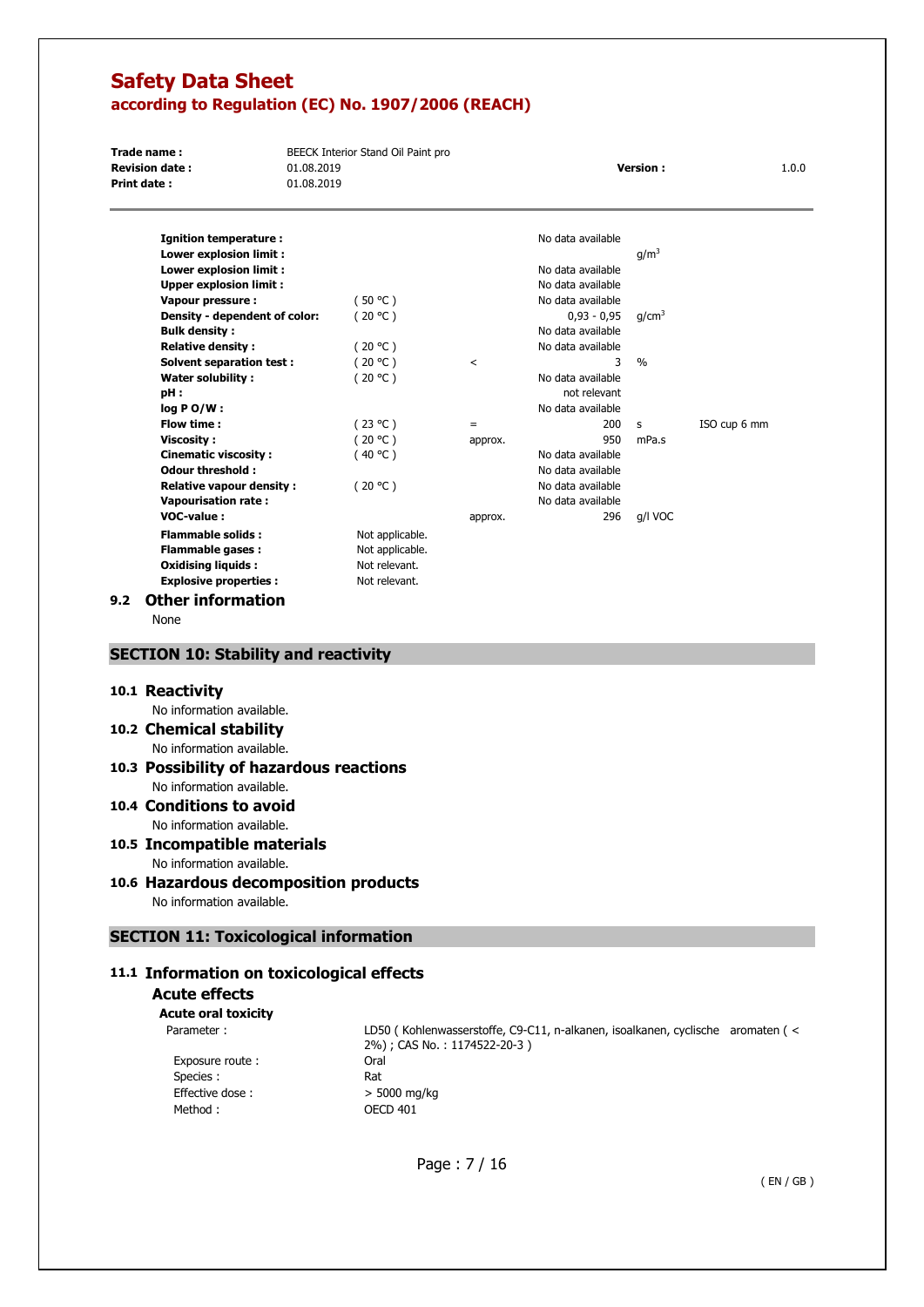| Trade name:<br><b>Revision date:</b><br><b>Print date:</b> | 01.08.2019<br>01.08.2019 | BEECK Interior Stand Oil Paint pro<br><b>Version:</b><br>1.0.0                                                                                                                                                                    |
|------------------------------------------------------------|--------------------------|-----------------------------------------------------------------------------------------------------------------------------------------------------------------------------------------------------------------------------------|
|                                                            |                          |                                                                                                                                                                                                                                   |
| Parameter:                                                 |                          | LD50 ( NAPHTHA (PETROLEUM), HEAVY ALKYLATE; CAS No.: 64741-65-7 )                                                                                                                                                                 |
| Exposure route:                                            |                          | Oral                                                                                                                                                                                                                              |
| Species :                                                  |                          | Rat                                                                                                                                                                                                                               |
| Effective dose:                                            |                          | $> 5000$ mg/kg                                                                                                                                                                                                                    |
| Method:                                                    |                          | <b>OECD 401</b>                                                                                                                                                                                                                   |
| Parameter:                                                 |                          | LC50 ( NAPHTHA (PETROLEUM), HYDROTREATED HEAVY Note H, P. The<br>classifications carcinogenic or mutagenic are not applicable as the substance contains<br>less than 0.1% by weight of benzene (200-753-7).; CAS No.: 64742-48-9) |
| Exposure route:                                            |                          | Oral                                                                                                                                                                                                                              |
| Species :                                                  |                          | Rabbit                                                                                                                                                                                                                            |
| Effective dose:                                            |                          | $> 5000$ mg/kg                                                                                                                                                                                                                    |
| Parameter:                                                 |                          | LD50 (2-BUTANONE OXIME; CAS No.: 96-29-7)                                                                                                                                                                                         |
| Exposure route:                                            |                          | Oral                                                                                                                                                                                                                              |
| Species:                                                   |                          | Rat                                                                                                                                                                                                                               |
| Effective dose:                                            |                          | 2326 mg/kg                                                                                                                                                                                                                        |
| Method:                                                    |                          | <b>OECD 401</b>                                                                                                                                                                                                                   |
| <b>Acute dermal toxicity</b>                               |                          |                                                                                                                                                                                                                                   |
| Parameter:                                                 |                          | LD50 (Kohlenwasserstoffe, C9-C11, n-alkanen, isoalkanen, cyclische aromaten (<                                                                                                                                                    |
|                                                            |                          | 2%); CAS No.: 1174522-20-3)                                                                                                                                                                                                       |
| Exposure route:                                            |                          | Dermal                                                                                                                                                                                                                            |
| Species:                                                   |                          | Rabbit                                                                                                                                                                                                                            |
| Effective dose:                                            |                          | $> 5000$ mg/kg                                                                                                                                                                                                                    |
| Exposure time :                                            |                          | 24 h                                                                                                                                                                                                                              |
| Method:                                                    |                          | OECD 402                                                                                                                                                                                                                          |
| Parameter:                                                 |                          | LD50 ( NAPHTHA (PETROLEUM), HEAVY ALKYLATE ; CAS No. : 64741-65-7 )                                                                                                                                                               |
| Exposure route:                                            |                          | Dermal                                                                                                                                                                                                                            |
| Species :                                                  |                          | Rat                                                                                                                                                                                                                               |
| Effective dose:                                            |                          | $> 5000$ mg/kg                                                                                                                                                                                                                    |
| Parameter:                                                 |                          | LC50 ( NAPHTHA (PETROLEUM), HYDROTREATED HEAVY Note H, P. The<br>classifications carcinogenic or mutagenic are not applicable as the substance contains<br>less than 0.1% by weight of benzene (200-753-7).; CAS No.: 64742-48-9) |
| Exposure route:                                            |                          | Dermal                                                                                                                                                                                                                            |
| Species:                                                   |                          | Rabbit                                                                                                                                                                                                                            |
| Effective dose:                                            |                          | $=$ > 3160 mg/kg                                                                                                                                                                                                                  |
| Parameter:                                                 |                          | LD50 (2-BUTANONE OXIME; CAS No.: 96-29-7)                                                                                                                                                                                         |
| Exposure route:                                            |                          | Dermal                                                                                                                                                                                                                            |
| Species :                                                  |                          | Rabbit                                                                                                                                                                                                                            |
| Effective dose:                                            |                          | 1000 mg/m <sup>3</sup>                                                                                                                                                                                                            |
| Method:                                                    |                          | <b>OECD 402</b>                                                                                                                                                                                                                   |
| <b>Acute inhalation toxicity</b>                           |                          |                                                                                                                                                                                                                                   |
| Parameter:                                                 |                          | LC50 (Kohlenwasserstoffe, C9-C11, n-alkanen, isoalkanen, cyclische aromaten (<                                                                                                                                                    |
|                                                            |                          | 2%); CAS No.: 1174522-20-3)                                                                                                                                                                                                       |
| Exposure route:                                            |                          | Inhalative (vapour)                                                                                                                                                                                                               |
| Species:                                                   |                          | Rat                                                                                                                                                                                                                               |
| Effective dose:                                            |                          | > 5000 mg/kg                                                                                                                                                                                                                      |
| Exposure time :                                            |                          | 8 h                                                                                                                                                                                                                               |
| Method:                                                    |                          | <b>OECD 403</b>                                                                                                                                                                                                                   |
| Parameter:                                                 |                          | LC50 ( NAPHTHA (PETROLEUM), HYDROTREATED HEAVY Note H, P. The<br>classifications carcinogenic or mutagenic are not applicable as the substance contains<br>less than 0.1% by weight of benzene (200-753-7).; CAS No.: 64742-48-9) |
| Exposure route:                                            |                          | Inhalative (vapour)                                                                                                                                                                                                               |
| Species:                                                   |                          | Rat                                                                                                                                                                                                                               |
| Effective dose:                                            |                          | $> 4951$ mg/m <sup>3</sup>                                                                                                                                                                                                        |
| Exposure time :                                            |                          | 4 h                                                                                                                                                                                                                               |
| Parameter:                                                 |                          | LC50 (2-BUTANONE OXIME; CAS No.: 96-29-7)                                                                                                                                                                                         |
| Exposure route:                                            |                          | Inhalation                                                                                                                                                                                                                        |
|                                                            |                          |                                                                                                                                                                                                                                   |

Page : 8 / 16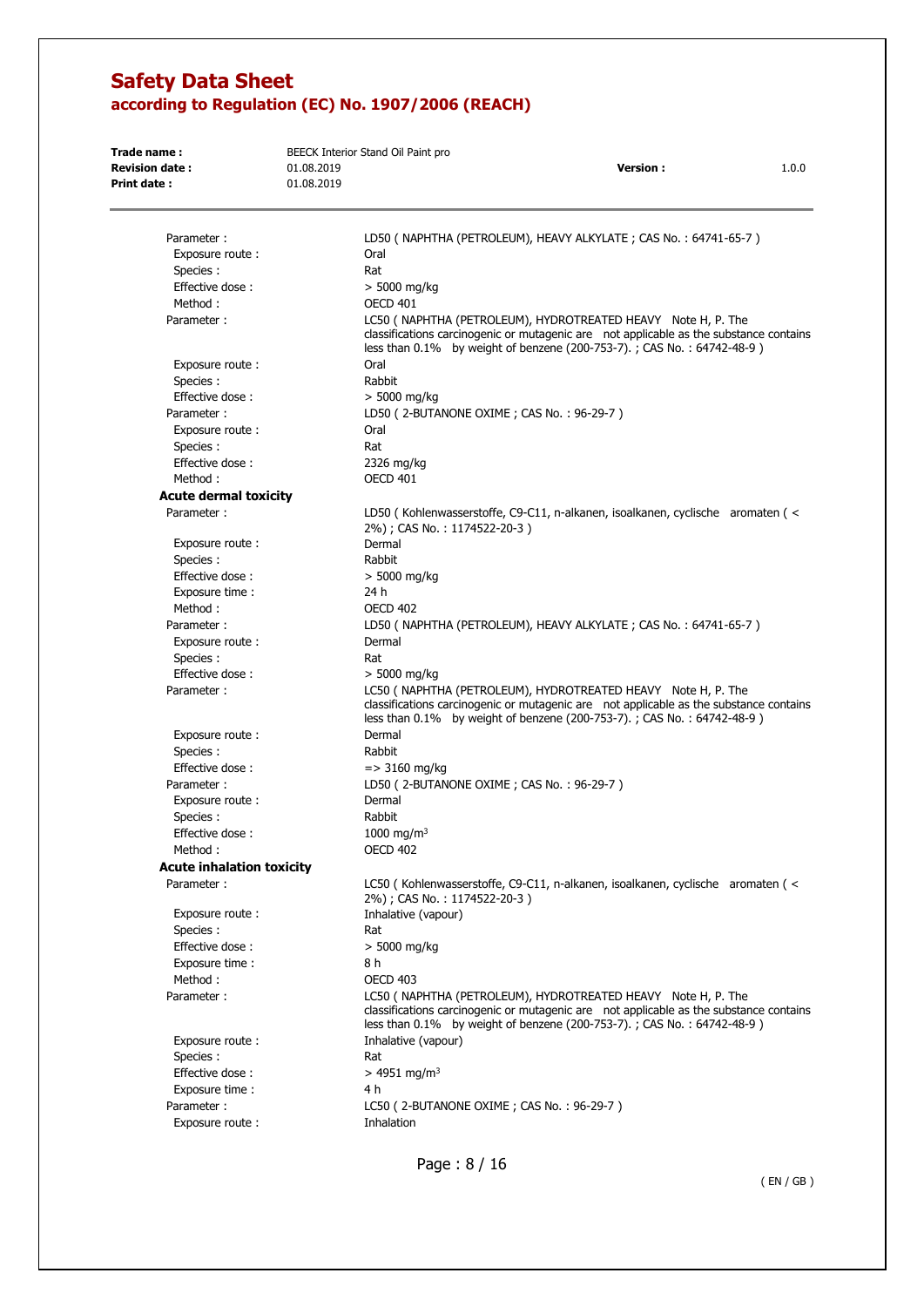| Trade name:<br><b>Revision date:</b><br>Print date:      | 01.08.2019<br>01.08.2019 | BEECK Interior Stand Oil Paint pro<br><b>Version:</b><br>1.0.0                                                                                                                                                                                                    |
|----------------------------------------------------------|--------------------------|-------------------------------------------------------------------------------------------------------------------------------------------------------------------------------------------------------------------------------------------------------------------|
| Species :                                                |                          | Rat                                                                                                                                                                                                                                                               |
| Effective dose:                                          |                          | 13200 mg/m <sup>3</sup>                                                                                                                                                                                                                                           |
| Exposure time:                                           |                          | 4 h                                                                                                                                                                                                                                                               |
| <b>Irritant and corrosive effects</b>                    |                          |                                                                                                                                                                                                                                                                   |
| Primary irritation to the skin                           |                          |                                                                                                                                                                                                                                                                   |
| Parameter:                                               |                          | Primary irritation to the skin (NAPHTHA (PETROLEUM), HEAVY ALKYLATE; CAS No.:<br>64741-65-7)                                                                                                                                                                      |
| Result:                                                  |                          | Slightly irritant                                                                                                                                                                                                                                                 |
| Parameter:                                               |                          | Primary irritation to the skin ( NAPHTHA (PETROLEUM), HYDROTREATED HEAVY<br>Note H, P. The classifications carcinogenic or mutagenic are not applicable as the<br>substance contains less than 0.1% by weight of benzene (200-753-7).; CAS No.:<br>64742-48-9)    |
| Result:                                                  |                          | Irritant                                                                                                                                                                                                                                                          |
| <b>Irritation to eyes</b>                                |                          |                                                                                                                                                                                                                                                                   |
| Parameter:                                               |                          | Irritation to eyes (NAPHTHA (PETROLEUM), HEAVY ALKYLATE; CAS No.: 64741-65-7<br>$\lambda$                                                                                                                                                                         |
| Result:<br>Parameter:                                    |                          | Not an irritant<br>Irritation to eyes (NAPHTHA (PETROLEUM), HYDROTREATED HEAVY Note H, P. The<br>classifications carcinogenic or mutagenic are not applicable as the substance contains<br>less than 0.1% by weight of benzene (200-753-7).; CAS No.: 64742-48-9) |
| Result:                                                  |                          | Not an irritant                                                                                                                                                                                                                                                   |
| <b>Irritation to respiratory tract</b>                   |                          |                                                                                                                                                                                                                                                                   |
| No information available.                                |                          |                                                                                                                                                                                                                                                                   |
| <b>Sensitisation</b>                                     |                          |                                                                                                                                                                                                                                                                   |
|                                                          |                          |                                                                                                                                                                                                                                                                   |
| In case of skin contact<br>Parameter:                    |                          | Skin sensitisation (NAPHTHA (PETROLEUM), HEAVY ALKYLATE; CAS No.: 64741-65-7                                                                                                                                                                                      |
| Result:                                                  |                          | Not sensitising.                                                                                                                                                                                                                                                  |
|                                                          |                          | Repeated dose toxicity (subacute, subchronic, chronic)                                                                                                                                                                                                            |
| <b>Subacute oral toxicity</b>                            |                          |                                                                                                                                                                                                                                                                   |
| Parameter:                                               |                          | NOAEL(C) ( NAPHTHA (PETROLEUM), HYDROTREATED HEAVY Note H, P. The<br>classifications carcinogenic or mutagenic are not applicable as the substance contains<br>less than 0.1% by weight of benzene (200-753-7).; CAS No.: 64742-48-9)                             |
| Exposure route:<br>Species:                              |                          | Oral<br>Rat                                                                                                                                                                                                                                                       |
| Effective dose:                                          |                          | $=$ > 1000 mg/kg                                                                                                                                                                                                                                                  |
| Exposure time:                                           |                          | 24 h                                                                                                                                                                                                                                                              |
| <b>Subacute inhalation toxicity</b>                      |                          |                                                                                                                                                                                                                                                                   |
| Parameter:                                               |                          | NOAEC ( NAPHTHA (PETROLEUM), HYDROTREATED HEAVY Note H, P. The<br>classifications carcinogenic or mutagenic are not applicable as the substance contains<br>less than 0.1% by weight of benzene (200-753-7).; CAS No.: 64742-48-9)                                |
| Exposure route:                                          |                          | Inhalation                                                                                                                                                                                                                                                        |
| Species:                                                 |                          | Rat                                                                                                                                                                                                                                                               |
| Effective dose:                                          |                          | $>= 10400$ mg/cm <sup>3</sup>                                                                                                                                                                                                                                     |
| Exposure time:                                           |                          | 6 h                                                                                                                                                                                                                                                               |
|                                                          |                          | <b>CMR effects (carcinogenicity, mutagenicity and toxicity for reproduction)</b>                                                                                                                                                                                  |
| Carcinogenicity<br>No information available.             |                          |                                                                                                                                                                                                                                                                   |
| <b>Germ cell mutagenicity</b>                            |                          |                                                                                                                                                                                                                                                                   |
| No information available.                                |                          |                                                                                                                                                                                                                                                                   |
| <b>Reproductive toxicity</b>                             |                          |                                                                                                                                                                                                                                                                   |
| No information available.<br><b>CTOT-cinalo ovnocuro</b> |                          |                                                                                                                                                                                                                                                                   |
|                                                          |                          |                                                                                                                                                                                                                                                                   |

## **STOT-single exposure**

No information available.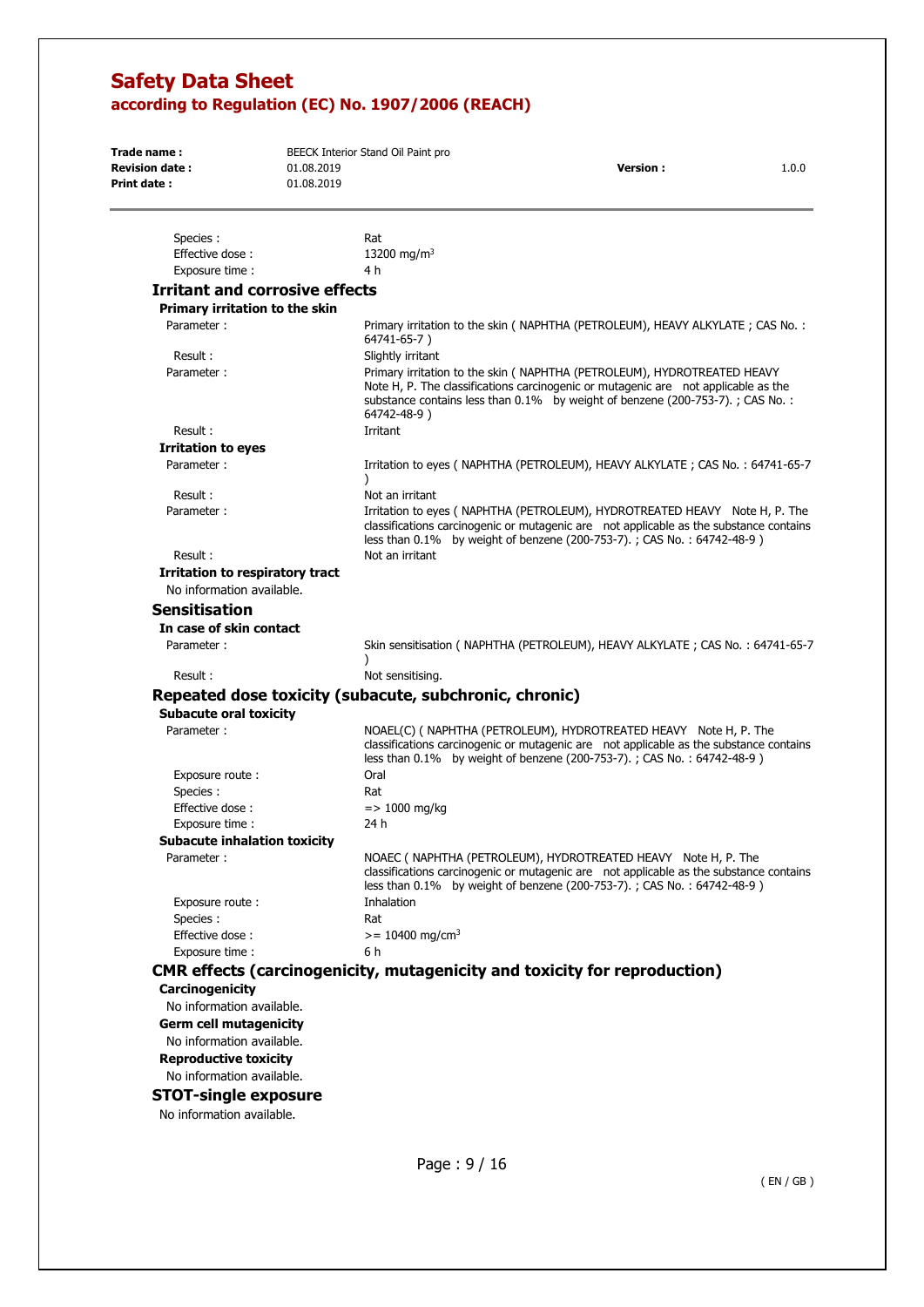**Trade name : Print date :** 

**Revision date :**  $01.08.2019$  **1.0.0 Version :**  $10.0$  **1.0.0** BEECK Interior Stand Oil Paint pro 01.08.2019 01.08.2019

## **STOT SE 3**

Parameter :

STOT SE 3 ( Kohlenwasserstoffe, C9-C11, n-alkanen, isoalkanen, cyclische aromaten ( < 2%) ; CAS No. : 1174522-20-3 ) Inhalative

Exposure route :

## **STOT-repeated exposure**

No information available.

**Aspiration hazard** 

No information available.

#### **11.2 Toxicokinetics, metabolism and distribution**

#### **Human toxicological data**

Inhalation/eye contact: in high concentrations irritating to the mucous membranes, narcotic effect and influence on power of reaction and loss of coordination possible. May cause allergy or asthma symptoms or breathing difficulties if inhaled. Prolonged inhalation of vapours in high concentrations may lead to headache, giddiness and nausea.

## **SECTION 12: Ecological information**

### **12.1 Toxicity**

**Aquatic toxicity** 

#### **Acute (short-term) fish toxicity**

| Parameter:             | Acute (short-term) fish toxicity (Koolwaterstoffen, C9-C11, n-alkanen, isoalkanen,<br>cyclische aromaten (< 2%) ; CAS No. : 1174522-20-3) |
|------------------------|-------------------------------------------------------------------------------------------------------------------------------------------|
| Species :              | Oncorhynchus mykiss (Rainbow trout)                                                                                                       |
| Effective dose:        | $> 1000$ mg/l                                                                                                                             |
| Exposure time:         | 96 h                                                                                                                                      |
| Method:                | <b>OECD 203</b>                                                                                                                           |
| Parameter:             | NOELR (Kohlenwasserstoffe, C9-C11, n-alkanen, isoalkanen, cyclische aromaten<br>$(< 2\%)$ ; CAS No.: 1174522-20-3)                        |
| Species :              | Daphnia magna (Big water flea)                                                                                                            |
| Evaluation parameter : | Chronic (long-term) daphnia toxicity                                                                                                      |
| Effective dose:        | $= 0,23$ mg/l                                                                                                                             |
| Exposure time:         | 504 h                                                                                                                                     |
| Parameter:             | NOELR (Kohlenwasserstoffe, C9-C11, n-alkanen, isoalkanen, cyclische aromaten<br>$(< 2\%)$ ; CAS No.: 1174522-20-3)                        |
| Species :              | Oncorhynchus mykiss (Rainbow trout)                                                                                                       |
| Evaluation parameter : | Chronic (long-term) fish toxicity                                                                                                         |
| Effective dose:        | $= 0.13$ mg/l                                                                                                                             |
| Exposure time:         | 672 h                                                                                                                                     |
| Parameter:             | LC50 (2-BUTANONE OXIME; CAS No.: 96-29-7)                                                                                                 |
| Species:               | Oryzias latipes (Ricefish)                                                                                                                |
| Effective dose:        | $>100$ mg/l                                                                                                                               |
| Exposure time:         | 96 h                                                                                                                                      |
| Method:                | <b>OECD 203</b>                                                                                                                           |
| Parameter:             | EC50 (2-BUTANONE OXIME; CAS No.: 96-29-7)                                                                                                 |
| Species :              | Acute (short-term) algae toxicity                                                                                                         |
| Effective dose:        | 11,8 mg/l                                                                                                                                 |
| Exposure time:         | 72 h                                                                                                                                      |
| Method:                | OECD 201                                                                                                                                  |
| Parameter:             | EC50 (2-BUTANONE OXIME; CAS No.: 96-29-7)                                                                                                 |
| Species :              | Daphnia magna (Big water flea)                                                                                                            |
| Effective dose:        | 201 mg/l                                                                                                                                  |
| Exposure time:         | 48 h                                                                                                                                      |
| Method:                | <b>OECD 202</b>                                                                                                                           |
|                        | .                                                                                                                                         |

**Acute (short-term) daphnia toxicity** 

Page : 10 / 16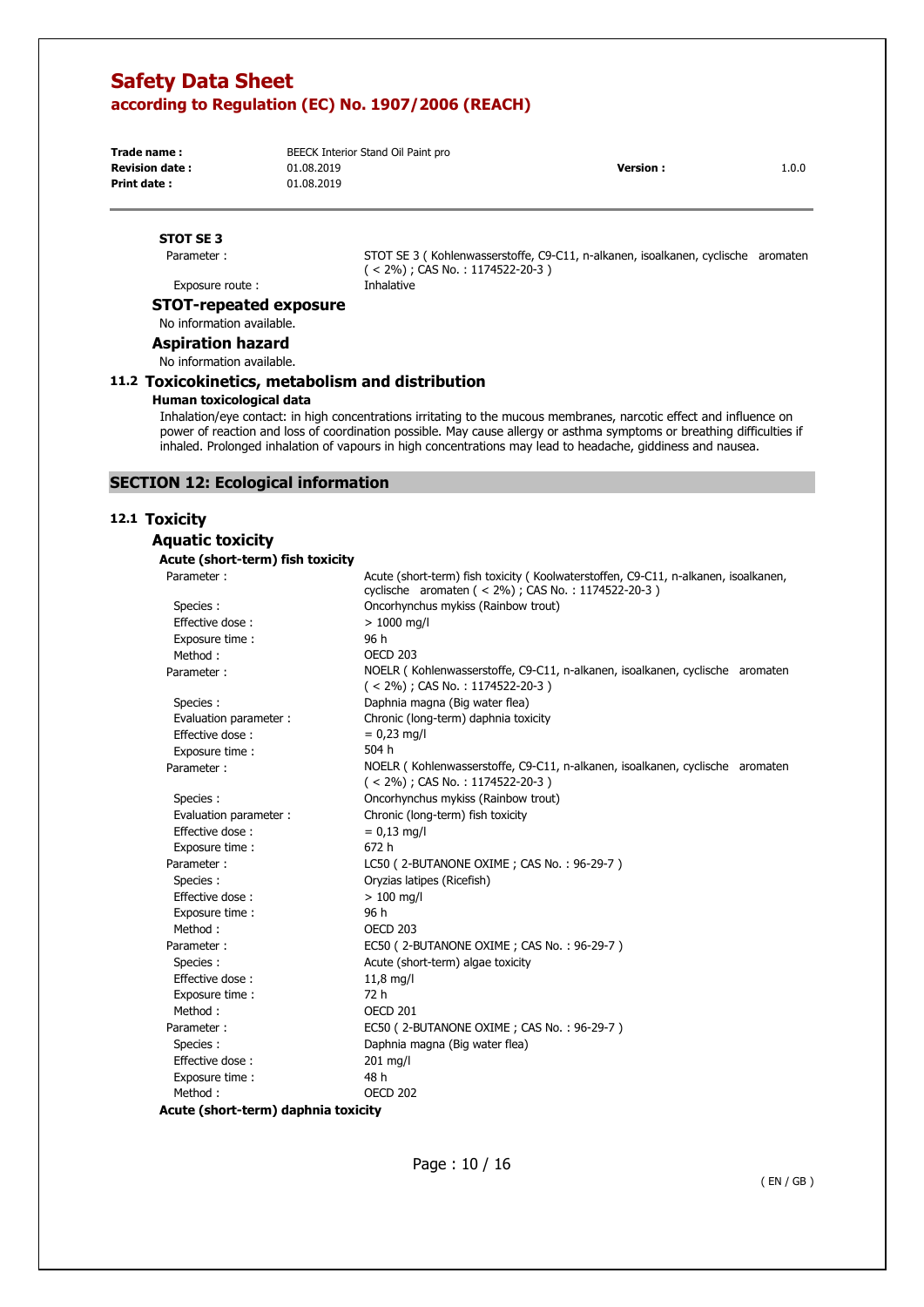| Trade name:<br><b>Revision date:</b><br>Print date: | 01.08.2019<br>01.08.2019 | BEECK Interior Stand Oil Paint pro<br><b>Version:</b><br>1.0.0                                                                                                                                                                       |
|-----------------------------------------------------|--------------------------|--------------------------------------------------------------------------------------------------------------------------------------------------------------------------------------------------------------------------------------|
|                                                     |                          |                                                                                                                                                                                                                                      |
| Parameter:                                          |                          | Acute (short-term) daphnia toxicity (Koolwaterstoffen, C9-C11, n-alkanen, isoalkanen,<br>cyclische aromaten (< 2%); CAS No.: 1174522-20-3)                                                                                           |
| Species :                                           |                          | Daphnia magna (Big water flea)                                                                                                                                                                                                       |
| Effective dose:                                     |                          | $>1000$ mg/l                                                                                                                                                                                                                         |
| Exposure time :                                     |                          | 48 h                                                                                                                                                                                                                                 |
| Method:                                             |                          | <b>OECD 202</b>                                                                                                                                                                                                                      |
| Parameter:                                          |                          | NOELR (Kohlenwasserstoffe, C9-C11, n-alkanen, isoalkanen, cyclische aromaten<br>$($ < 2%); CAS No.: 1174522-20-3)                                                                                                                    |
| Species :                                           |                          | Pseudokirchneriella subcapitata                                                                                                                                                                                                      |
| Evaluation parameter:                               |                          | Inhibition of biomass development                                                                                                                                                                                                    |
| Effective dose:                                     |                          | $=$ 3 mg/l                                                                                                                                                                                                                           |
| Exposure time :                                     |                          | 72 h                                                                                                                                                                                                                                 |
| Method:                                             |                          | OECD 201                                                                                                                                                                                                                             |
| Parameter:                                          |                          | NOELR (Kohlenwasserstoffe C9-C11, n-alkanen, isoalkanen, cyclische aromaten<br>$(< 2\%)$ ; CAS No.: 1174522-20-3)                                                                                                                    |
| Species :                                           |                          | Pseudokirchneriella subcapitata                                                                                                                                                                                                      |
| Evaluation parameter:                               |                          | Inhibition of growth rate                                                                                                                                                                                                            |
| Effective dose:                                     |                          | $= 100$ mg/l                                                                                                                                                                                                                         |
| Exposure time :                                     |                          | 72 h                                                                                                                                                                                                                                 |
| Method:                                             |                          | OECD 201                                                                                                                                                                                                                             |
| Parameter:                                          |                          | NOEC ( NAPHTHA (PETROLEUM), HEAVY ALKYLATE; CAS No.: 64741-65-7)                                                                                                                                                                     |
| Effective dose:                                     |                          | $\epsilon$ = 10 mg/l                                                                                                                                                                                                                 |
| Acute (short-term) algae toxicity                   |                          |                                                                                                                                                                                                                                      |
| Parameter:                                          |                          | Acute (short-term) algae toxicity (Koolwaterstoffen, C9-C11, n-alkanen, isoalkanen,                                                                                                                                                  |
| Species :                                           |                          | cyclische aromaten (< 2%); CAS No.: 1174522-20-3)<br>Pseudokirchneriella subcapitata                                                                                                                                                 |
| Effective dose:                                     |                          | $>1000$ mg/l                                                                                                                                                                                                                         |
| Exposure time:                                      |                          | 72 h                                                                                                                                                                                                                                 |
| Method:                                             |                          | OECD 201                                                                                                                                                                                                                             |
| Parameter:                                          |                          | EC50 ( NAPHTHA (PETROLEUM), HYDROTREATED HEAVY Note H, P. The<br>classifications carcinogenic or mutagenic are not applicable as the substance contains<br>less than $0.1\%$ by weight of benzene (200-753-7).; CAS No.: 64742-48-9) |
| Species :                                           |                          | Acute (short-term) algae toxicity                                                                                                                                                                                                    |
| Evaluation parameter :                              |                          | Inhibition of growth rate                                                                                                                                                                                                            |
| Effective dose:                                     |                          | $> 1000$ mg/l                                                                                                                                                                                                                        |
| Exposure time :                                     |                          | 72 h                                                                                                                                                                                                                                 |
| Parameter:                                          |                          | EC50 ( NAPHTHA (PETROLEUM), HYDROTREATED HEAVY Note H, P. The<br>classifications carcinogenic or mutagenic are not applicable as the substance contains<br>less than 0.1% by weight of benzene (200-753-7).; CAS No.: 64742-48-9)    |
| Species:                                            |                          | Acute (short-term) daphnia toxicity                                                                                                                                                                                                  |
| Effective dose:                                     |                          | $> 1000$ mg/l                                                                                                                                                                                                                        |
| Exposure time:                                      |                          | 48 h                                                                                                                                                                                                                                 |
| Chronic (long-term) algae toxicity                  |                          |                                                                                                                                                                                                                                      |
| Parameter:                                          |                          | NOEC (2-BUTANONE OXIME; CAS No.: 96-29-7)                                                                                                                                                                                            |
| Species:                                            |                          | Algae                                                                                                                                                                                                                                |
| Effective dose:                                     |                          | $2,56$ mg/l                                                                                                                                                                                                                          |
| Exposure time:                                      |                          | 72 h                                                                                                                                                                                                                                 |
| Method:                                             |                          | OECD 201                                                                                                                                                                                                                             |
| Parameter:                                          |                          | NOEC (2-BUTANONE OXIME; CAS No.: 96-29-7)                                                                                                                                                                                            |
| Species:                                            |                          | Daphnia magna (Big water flea)                                                                                                                                                                                                       |
| Effective dose:                                     |                          | $100$ mg/l                                                                                                                                                                                                                           |
| Exposure time:                                      |                          | 504 h                                                                                                                                                                                                                                |
| Method:                                             |                          | <b>OECD 211</b>                                                                                                                                                                                                                      |
| <b>Bacteria toxicity</b>                            |                          |                                                                                                                                                                                                                                      |
| Parameter:                                          |                          | Bacteria toxicity (Kohlenwasserstoffe, C9-C11, n-alkanen, isoalkanen,<br>cyclische aromaten (< 2%); CAS No.: 1174522-20-3)                                                                                                           |

Page : 11 / 16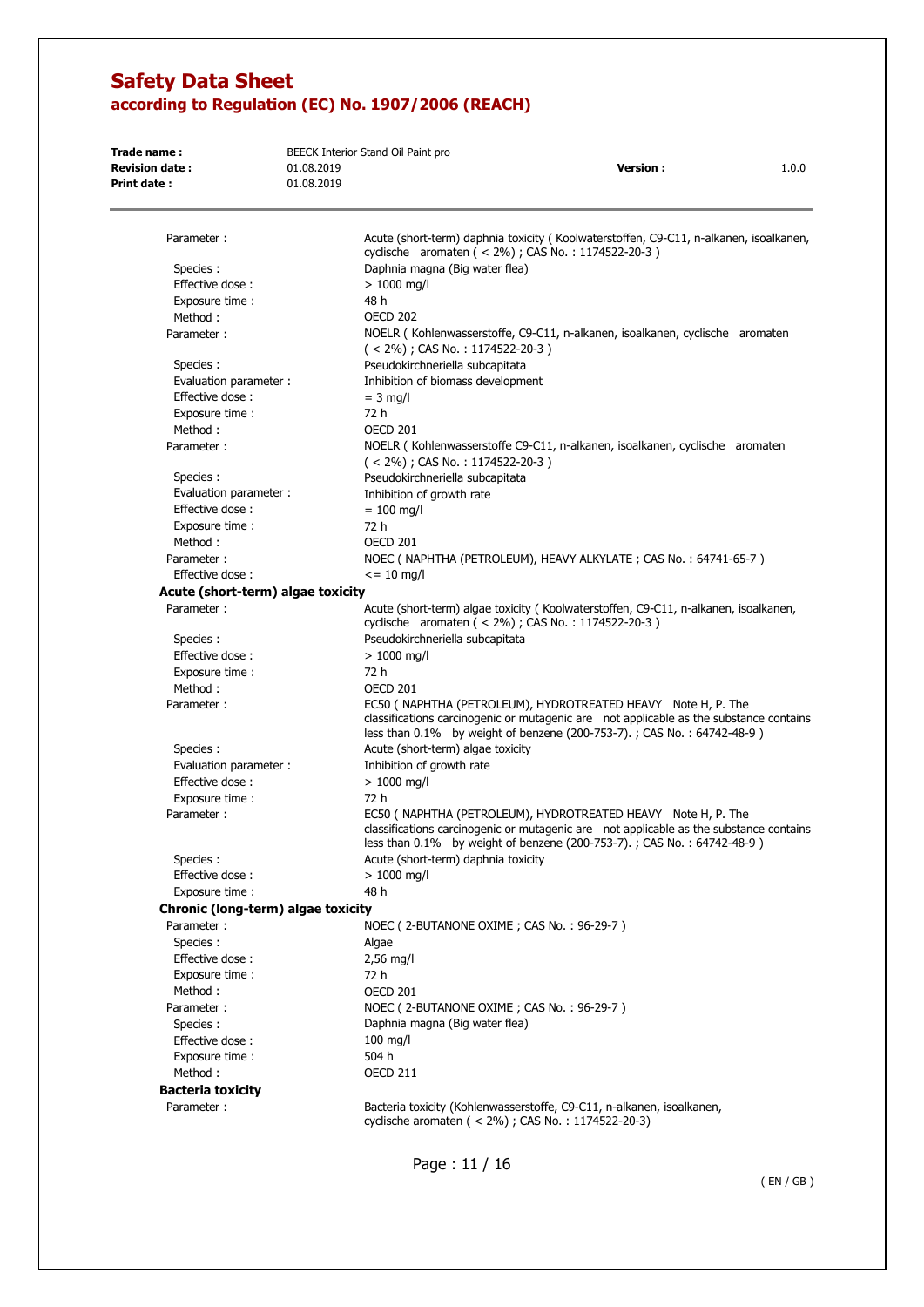| Trade name:           | BEECK Interior Stand Oil Paint pro |                  |       |
|-----------------------|------------------------------------|------------------|-------|
| <b>Revision date:</b> | 01.08.2019                         | <b>Version</b> : | 1.0.0 |
| Print date:           | 01.08.2019                         |                  |       |

Effective dose :  $> 100$  ma/l

## **12.2 Persistence and degradability**

## **Biodegradation**

| Parameter:      | Biodegradation (Koolwaterstoffen, C9-C11, n-alkanen, isoalkanen, cyclische aromaten<br>$(< 2\%)$ ; CAS No.: 1174522-20-3)                                                                                                                  |
|-----------------|--------------------------------------------------------------------------------------------------------------------------------------------------------------------------------------------------------------------------------------------|
| Effective dose: | $= 80 \%$                                                                                                                                                                                                                                  |
| Exposure time:  | 672 h                                                                                                                                                                                                                                      |
| Method:         | OECD 301F/ ISO 9408/ EEC 92/69/V, C.4-D                                                                                                                                                                                                    |
| Parameter:      | Biodegradation (NAPHTHA (PETROLEUM), HEAVY ALKYLATE; CAS No.: 64741-65-7)                                                                                                                                                                  |
| Evaluation:     | Not readily biodegradable (according to OECD criteria)                                                                                                                                                                                     |
| Parameter:      | Biodegradation (NAPHTHA (PETROLEUM), HYDROTREATED HEAVY Note H, P. The<br>classifications carcinogenic or mutagenic are not applicable as the substance contains<br>less than 0.1% by weight of benzene (200-753-7).; CAS No.: 64742-48-9) |
| Effective dose: | $= 80 \%$                                                                                                                                                                                                                                  |
| Exposure time:  | 672 h                                                                                                                                                                                                                                      |
| Method:         | OECD 301F/ ISO 9408/ EEC 92/69/V, C.4-D                                                                                                                                                                                                    |
|                 |                                                                                                                                                                                                                                            |

#### **12.3 Bioaccumulative potential**

No information available.

### **12.4 Mobility in soil**

No information available.

**12.5 Results of PBT and vPvB assessment**  No information available.

## **12.6 Other adverse effects**

No information available.

#### **12.7 Additional ecotoxicological information**

Do not allow to enter into surface water or drains.

### **SECTION 13: Disposal considerations**

This mixture is classified as hazardous according to regulation (EC) No 1272/2008 [CLP].

### **13.1 Waste treatment methods**

The generation of waste should be avoided or minimised wherever possible. Disposal of this product and any byproducts should at all times comply with the requirements of environmental protection and waste disposal legislation and any regional local authority requirements. Dispose of surplus and non-recyclable products via a licensed waste disposal contractor. Waste should not be disposed of untreated to the sewer unless fully compliant with the requirements of all authorities with jurisdiction. Avoid dispersal of spilt material and runoff and contact with soil, waterways, drains and sewers.

## **SECTION 14: Transport information**

#### **14.1 UN number**

UN 1263

**14.2 UN proper shipping name** 

**Land transport (ADR/RID)**  PAINT **Sea transport (IMDG)**  PAINT **Air transport (ICAO-TI / IATA-DGR)**  PAINT

**14.3 Transport hazard class(es) Land transport (ADR/RID)**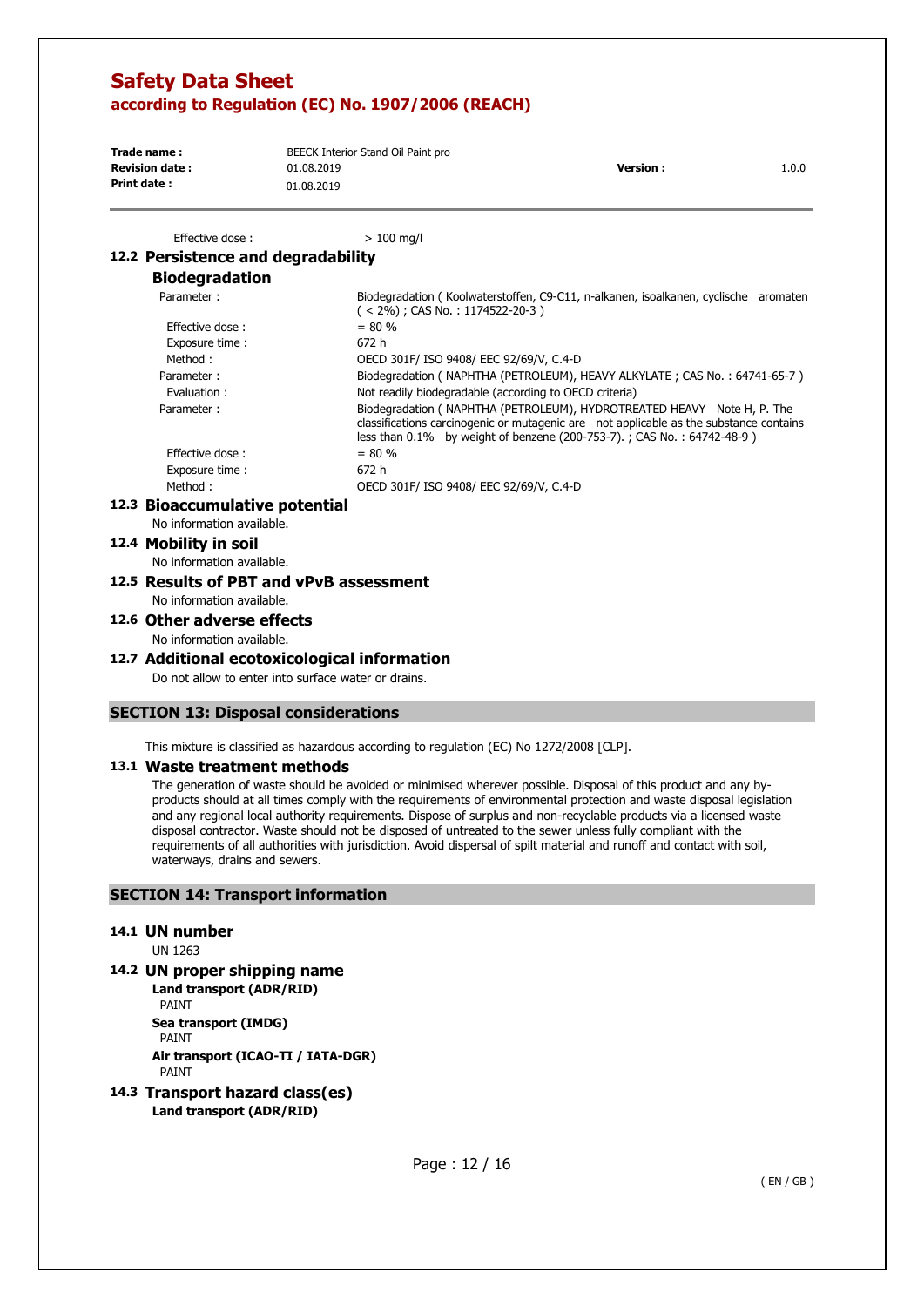| Trade name:                                 | BEECK Interior Stand Oil Paint pro |                                               |                                                                                      |       |  |
|---------------------------------------------|------------------------------------|-----------------------------------------------|--------------------------------------------------------------------------------------|-------|--|
| <b>Revision date:</b>                       | 01.08.2019                         |                                               | <b>Version:</b>                                                                      | 1.0.0 |  |
| <b>Print date:</b>                          | 01.08.2019                         |                                               |                                                                                      |       |  |
| Class(es):                                  |                                    | 3                                             |                                                                                      |       |  |
| <b>Classification code:</b>                 |                                    | F <sub>1</sub>                                |                                                                                      |       |  |
| <b>Hazard identification number (Kemler</b> |                                    |                                               |                                                                                      |       |  |
| No.) :                                      |                                    | 30                                            |                                                                                      |       |  |
| <b>Tunnel restriction code:</b>             |                                    | D/E                                           |                                                                                      |       |  |
| <b>Special provisions:</b>                  |                                    | subject to the regulations of ADR/RID.        | LQ $51 \cdot E1 \cdot$ Transport in containers with max. 450 litres contents are not |       |  |
| Hazard label(s) :                           |                                    |                                               |                                                                                      |       |  |
|                                             |                                    | 3                                             |                                                                                      |       |  |
| Sea transport (IMDG)                        |                                    |                                               |                                                                                      |       |  |
| Class(es):                                  |                                    | 3                                             |                                                                                      |       |  |
| EmS-No.:                                    |                                    | $F-E / S-E$                                   |                                                                                      |       |  |
| <b>Special provisions:</b>                  |                                    | LQ $51 \cdot E1 \cdot$ IMDG 2.3.2.5 (<= 30 I) |                                                                                      |       |  |
| Hazard label(s) :                           |                                    |                                               |                                                                                      |       |  |
|                                             |                                    | 3                                             |                                                                                      |       |  |
| Air transport (ICAO-TI / IATA-DGR)          |                                    |                                               |                                                                                      |       |  |
| Class(es):                                  |                                    | 3                                             |                                                                                      |       |  |
| <b>Special provisions:</b>                  |                                    | $E_1$                                         |                                                                                      |       |  |
| Hazard label(s) :                           |                                    |                                               |                                                                                      |       |  |
|                                             |                                    | 3                                             |                                                                                      |       |  |
| 14.4 Packing group<br>III                   |                                    |                                               |                                                                                      |       |  |
| 14.5 Environmental hazards                  |                                    |                                               |                                                                                      |       |  |
| Land transport (ADR/RID) : No               |                                    |                                               |                                                                                      |       |  |
| Sea transport (IMDG) : No                   |                                    |                                               |                                                                                      |       |  |
| Air transport (ICAO-TI / IATA-DGR) : No     |                                    |                                               |                                                                                      |       |  |
|                                             |                                    |                                               |                                                                                      |       |  |
| 14.6 Special precautions for user           |                                    |                                               |                                                                                      |       |  |
| None                                        |                                    |                                               |                                                                                      |       |  |
| <b>SECTION 15: Regulatory information</b>   |                                    |                                               |                                                                                      |       |  |

## 15.1 Safety, health and environmental regulations/legislation specific for the substance or **mixture**

None

### **15.2 Chemical safety assessment**  Chemical safety assessments for substances in this preparation were not carried out.

### **15.3 Additional information**  EU limit value for this product (cat. A/d): 300 g/l.

## **SECTION 16: Other information**

## **16.1 Indication of changes**

None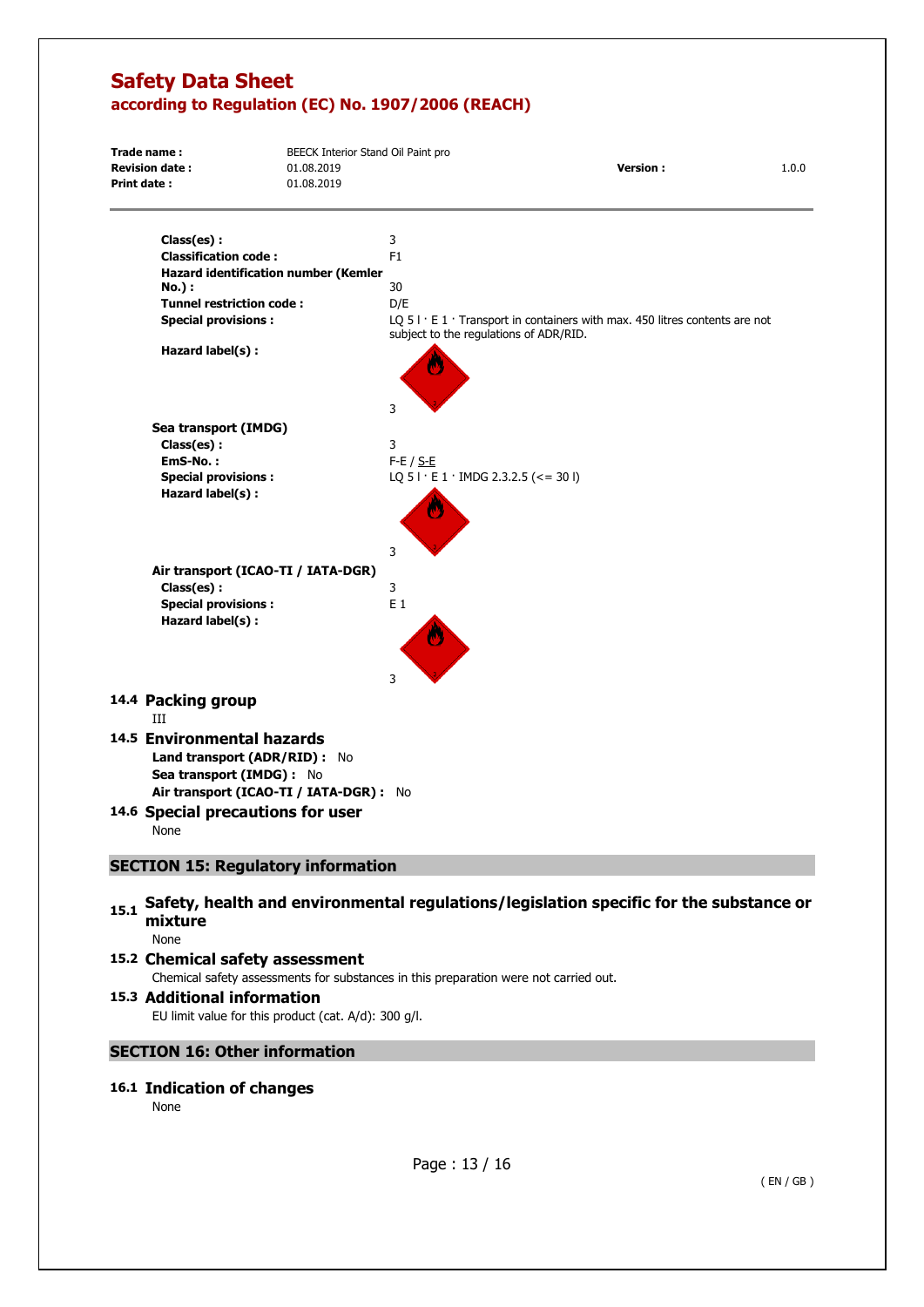| Trade name:           | BEECK Interior Stand Oil Paint pro |                 |       |
|-----------------------|------------------------------------|-----------------|-------|
| <b>Revision date:</b> | 01.08.2019                         | <b>Version:</b> | 1.0.0 |
| <b>Print date:</b>    | 01.08.2019                         |                 |       |

#### **16.2 Abbreviations and acronyms**

a.i. = Active ingredient ACGIH = American Conference of Governmental Industrial Hygienists (US) ADR = European Agreement concerning the International Carriage of Dangerous Goods by Road AFFF = Aqueous Film Forming Foam AISE = International Association for Soaps, Detergents and Maintenance Products (joint project of AISE and CEFIC) AOAC = AOAC International (formerly Association of Official Analytical Chemists)  $a_n = A$ queous ASTM = American Society of Testing and Materials (US)  $atm = Atmosphere(s)$ B.V. = Beperkt Vennootschap (Limited) BCF = Bioconcentration Factor bp = Boiling point at stated pressure bw = Body weight  $ca = (Circa)$  about CAS No = Chemical Abstracts Service Number (see ACS - American Chemical Society) CEFIC = European Chemical Industry Council (established 1972) CIPAC = Collaborative International Pesticides Analytical Council CLP = REGULATION (EC) No 1272/2008 on classification, labelling and packaging of substances and mixtures. Conc = Concentration cP = CentiPoise cSt = Centistokes  $d = Day(s)$ DIN = Deutsches Institut für Normung e.V. DNEL = Derived No-Effect Level DT50 = Time for 50% loss; half-life EbC50 = Median effective concentration (biomass, e.g. of algae) EC = European Community; European Commission EC50 = Median effective concentration EINECS = European Inventory of Existing Commercial Chemical Substances (EU, outdated, now replaced by EC Number) ELINCS = European List of Notified (New) Chemicals (see Tab 7, Background - Guide)  $E r C50$  = Median effective concentration (growth rate, e.g. of algae) EU = European Union EWC = European Waste Catalogue FAO = Food and Agriculture Organization (United Nations) GIFAP = Groupement International des Associations Nationales de Fabricants de Produits Agrochimiques (now CropLife International)  $h =$  Hour(s) hPa = HectoPascal (unit of pressure) IARC = International Agency for Research on Cancer IATA = International Air Transport Association IC50 = Concentration that produces 50% inhibition IMDG Code = International Maritime Dangerous Goods Code IMO = International Maritime Organization ISO = International Organization for Standardization IUCLID = International Uniform Chemical Information Database IUPAC = International Union of Pure and Applied Chemistry kg = Kilogram Kow = Distribution coefficient between n-octanol and water kPa = KiloPascal (unit of pressure) LC50 = Concentration required to kill 50% of test organisms LD50 = Dose required to kill 50% of test organisms LEL = Lower Explosive Limit/Lower Explosion Limit LOAEL = Lowest observed adverse effect level mg = Milligram  $min = Minute(s)$  $ml =$  Milliliter mmHg = Pressure equivalent to 1 mm of mercury (133.3 Pa)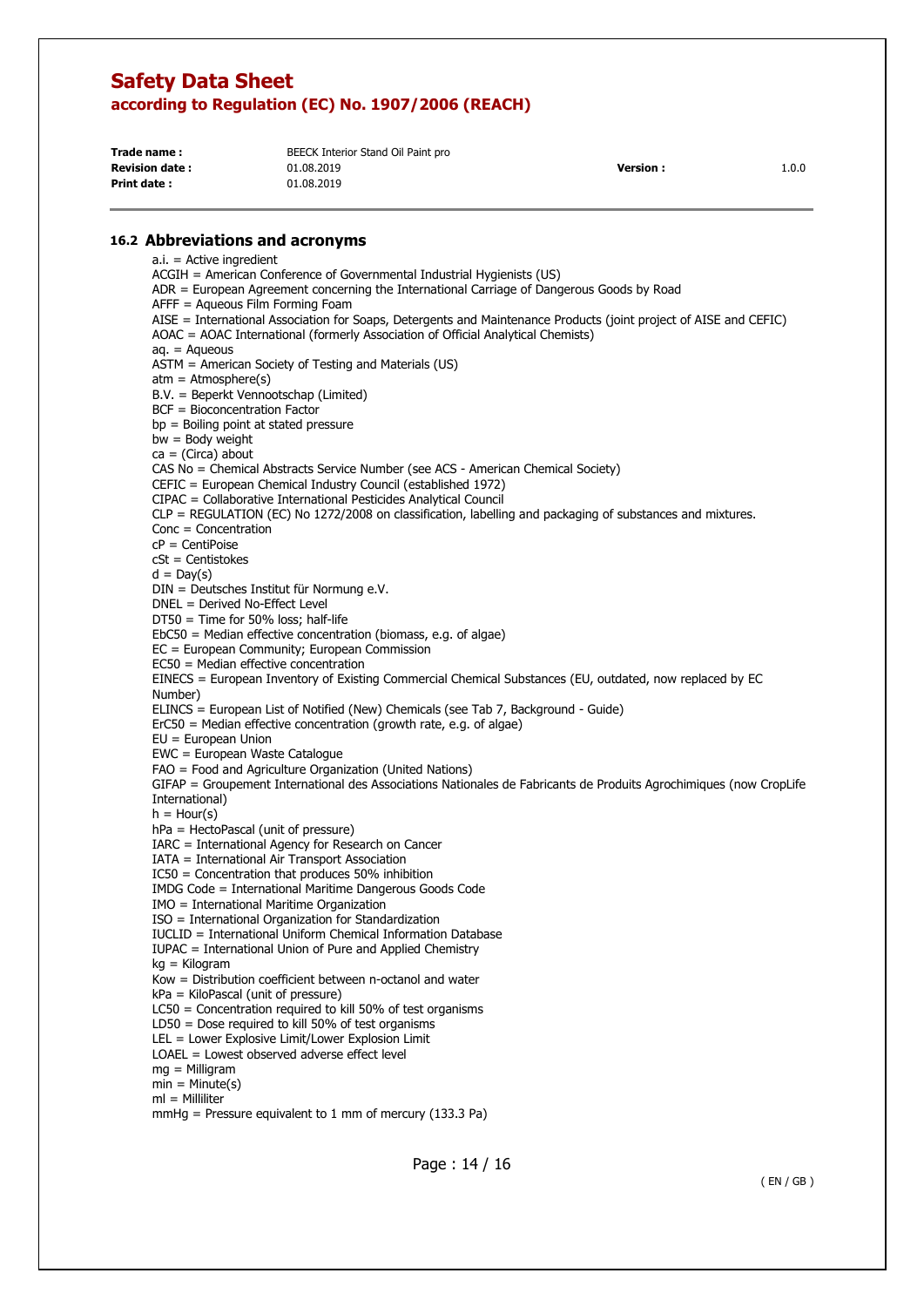| Trade name:            | BEECK Interior Stand Oil Paint pro |                 |       |
|------------------------|------------------------------------|-----------------|-------|
| <b>Revision date :</b> | 01.08.2019                         | <b>Version:</b> | 1.0.0 |
| Print date:            | 01.08.2019                         |                 |       |

mp = Melting point MRL = Maximum Residue Limit MSDS = Material Safety Data Sheet n.o.s. = Not Otherwise Specified NIOSH = National Institute for Occupational Safety and Health (US) NOAEL = No Observed Adverse Effect Level NOEC = No observed effect concentration NOEL = No Observable Effect Level NOx = Oxides of Nitrogen OECD = Organization for Economic Cooperation and Development OEL = Occupational Exposure Limits Pa = Pascal (unit of pressure) PBT = Persistent, Bioaccumulative or Toxic pH = -log10 hydrogen ion concentration  $p$ Ka = - $log10$  acid dissociation constant PNEC = Previsible Non Effect Concentration POPs = Persistent Organic Pollutants ppb = Parts per billion PPE = Personal Protection Equipment ppm = Parts per million ppt = Parts per trillion PVC = Polyvinyl Chloride QSAR = Quantitative Structure-Activity Relationship REACH = Registration, Evaluation and Authorization of CHemicals (EU, see NCP) SI = International System of Units STEL = Short-Term Exposure Limit tech. = Technical grade TSCA = Toxic Substances Control Act (US) TWA = Time-Weighted Average vPvB = Very Persistent and Very Bioacccumulative  $WHO = World Health Organization = OMS$  $y = \text{Year}(s)$ 

# **16.3 Key literature references and sources for data**

None

## **16.4 Classification for mixtures and used evaluation method according to regulation (EC) No 1272/2008 [CLP]**

The classification of mixtures and applied evaluation method in accordance with regulation (EC) Nr. 1272/2008 [CLP] has been appointed in section 2.1

## **16.5 Relevant H- and EUH-phrases (Number and full text)**

| H <sub>226</sub> | Flammable liquid and vapour.                            |
|------------------|---------------------------------------------------------|
| H302             | Harmful if swallowed.                                   |
| H304             | May be fatal if swallowed and enters airways.           |
| H312             | Harmful in contact with skin.                           |
| H315             | Causes skin irritation.                                 |
| H317             | May cause an allergic skin reaction.                    |
| H318             | Causes serious eye damage.                              |
| H319             | Causes serious eye irritation.                          |
| H332             | Harmful if inhaled.                                     |
| H336             | May cause drowsiness or dizziness.                      |
| H351             | Suspected of causing cancer.                            |
| H361d            | Suspected of damaging the unborn child.                 |
| H411             | Toxic to aquatic life with long lasting effects.        |
| H413             | May cause long lasting harmful effects to aquatic life. |

### **16.6 Training advice**